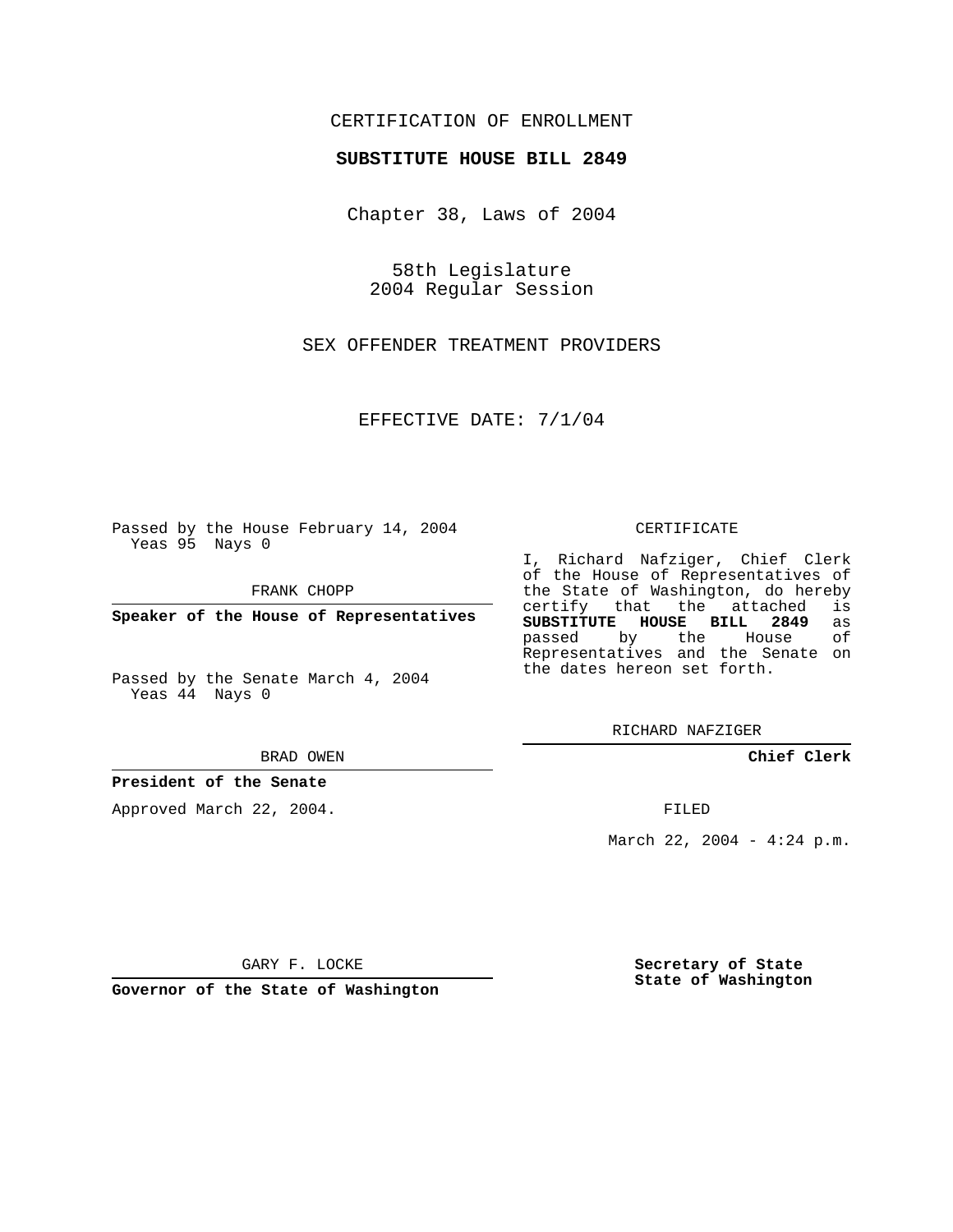# **SUBSTITUTE HOUSE BILL 2849** \_\_\_\_\_\_\_\_\_\_\_\_\_\_\_\_\_\_\_\_\_\_\_\_\_\_\_\_\_\_\_\_\_\_\_\_\_\_\_\_\_\_\_\_\_

\_\_\_\_\_\_\_\_\_\_\_\_\_\_\_\_\_\_\_\_\_\_\_\_\_\_\_\_\_\_\_\_\_\_\_\_\_\_\_\_\_\_\_\_\_

Passed Legislature - 2004 Regular Session

## **State of Washington 58th Legislature 2004 Regular Session**

**By** House Committee on Criminal Justice & Corrections (originally sponsored by Representatives Kagi, Cody, Campbell, Bush and Schual-Berke; by request of Department of Health)

READ FIRST TIME 02/06/04.

 AN ACT Relating to eliminating credentialing barriers for sex offender treatment providers; amending RCW 4.24.556, 18.155.020, 18.155.030, 18.155.040, 18.155.080, 18.155.090, 9.94A.670, 9.94A.820, 26.09.191, 26.10.160, and 71.09.350; reenacting and amending RCW 18.130.040 and 13.40.160; adding a new section to chapter 18.155 RCW; and providing an effective date.

7 BE IT ENACTED BY THE LEGISLATURE OF THE STATE OF WASHINGTON:

 8 **Sec. 1.** RCW 4.24.556 and 2001 2nd sp.s. c 12 s 403 are each 9 amended to read as follows:

 (1) A certified sex offender treatment provider, or a certified affiliate sex offender treatment provider who has completed at least 12 fifty percent of the required hours under the supervision of a 13 certified sex offender treatment provider, acting in the course of his or her duties, providing treatment to a person who has been released to a less restrictive alternative under chapter 71.09 RCW or to a level III sex offender on community custody as a court or department ordered condition of sentence is not negligent because he or she treats a high risk offender; sex offenders are known to have a risk of reoffense. The treatment provider is not liable for civil damages resulting from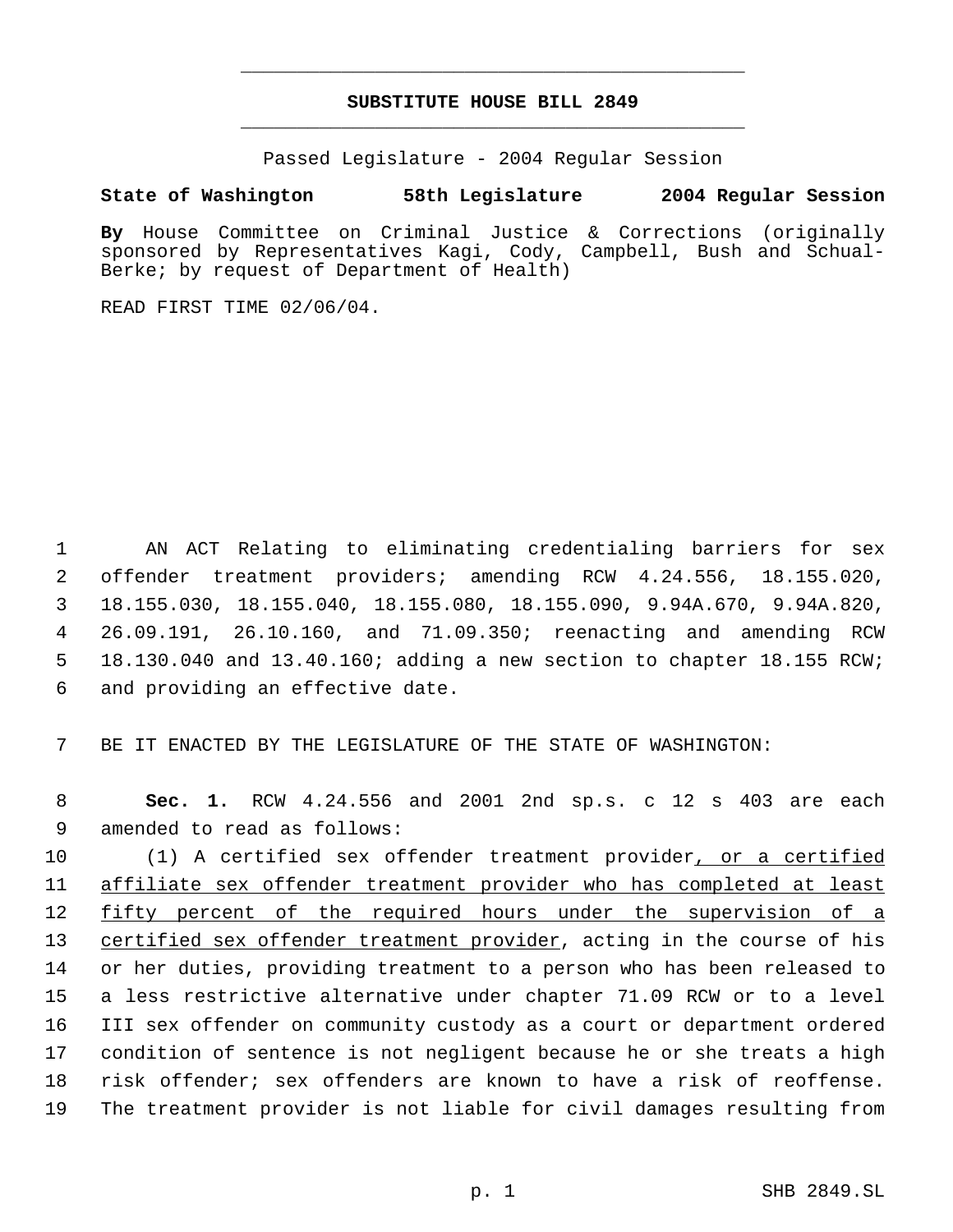the reoffense of a client unless the treatment provider's acts or omissions constituted gross negligence or willful or wanton misconduct. This limited liability provision does not eliminate the treatment provider's duty to warn of and protect from a client's threatened violent behavior if the client communicates a serious threat of physical violence against a reasonably ascertainable victim or victims. In addition to any other requirements to report violations, the sex offender treatment provider is obligated to report an offender's expressions of intent to harm or other predatory behavior, whether or not there is an ascertainable victim, in progress reports and other established processes that enable courts and supervising entities to assess and address the progress and appropriateness of treatment. This limited liability provision applies only to the conduct of certified sex offender treatment providers, and certified affiliate sex offender 15 treatment providers who have completed at least fifty percent of the 16 required hours under the supervision of a certified sex offender 17 treatment provider, and not the conduct of the state.

 (2) Sex offender treatment providers who provide services to the department of corrections by identifying risk factors and notifying the department of risks for the subset of high risk offenders who are not amenable to treatment and who are under court order for treatment or supervision are practicing within the scope of their profession.

 **Sec. 2.** RCW 18.130.040 and 2003 c 275 s 2 and 2003 c 258 s 7 are each reenacted and amended to read as follows:

 (1) This chapter applies only to the secretary and the boards and commissions having jurisdiction in relation to the professions licensed under the chapters specified in this section. This chapter does not apply to any business or profession not licensed under the chapters specified in this section.

 (2)(a) The secretary has authority under this chapter in relation to the following professions:

 (i) Dispensing opticians licensed and designated apprentices under chapter 18.34 RCW;

- (ii) Naturopaths licensed under chapter 18.36A RCW;
- (iii) Midwives licensed under chapter 18.50 RCW;

(iv) Ocularists licensed under chapter 18.55 RCW;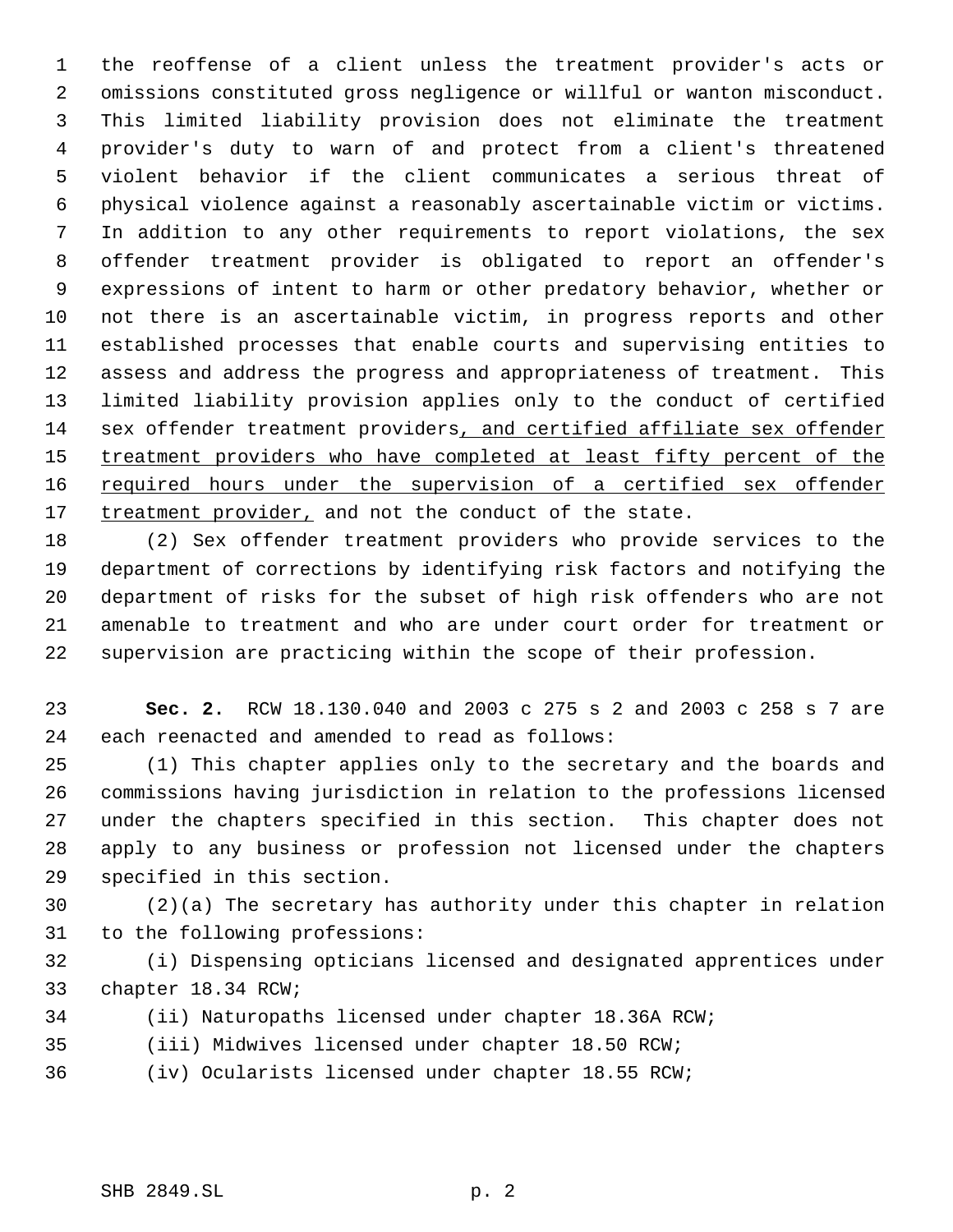(v) Massage operators and businesses licensed under chapter 18.108 RCW; (vi) Dental hygienists licensed under chapter 18.29 RCW; (vii) Acupuncturists licensed under chapter 18.06 RCW; (viii) Radiologic technologists certified and X-ray technicians registered under chapter 18.84 RCW; (ix) Respiratory care practitioners licensed under chapter 18.89 RCW; (x) Persons registered under chapter 18.19 RCW; (xi) Persons licensed as mental health counselors, marriage and family therapists, and social workers under chapter 18.225 RCW; (xii) Persons registered as nursing pool operators under chapter 18.52C RCW; (xiii) Nursing assistants registered or certified under chapter 18.88A RCW; (xiv) Health care assistants certified under chapter 18.135 RCW; (xv) Dietitians and nutritionists certified under chapter 18.138 RCW; (xvi) Chemical dependency professionals certified under chapter 18.205 RCW; (xvii) Sex offender treatment providers and certified affiliate sex 22 offender treatment providers certified under chapter 18.155 RCW; (xviii) Persons licensed and certified under chapter 18.73 RCW or RCW 18.71.205; (xix) Denturists licensed under chapter 18.30 RCW; (xx) Orthotists and prosthetists licensed under chapter 18.200 RCW; (xxi) Surgical technologists registered under chapter 18.215 RCW; and (xxii) Recreational therapists. (b) The boards and commissions having authority under this chapter are as follows: (i) The podiatric medical board as established in chapter 18.22 RCW; (ii) The chiropractic quality assurance commission as established in chapter 18.25 RCW; (iii) The dental quality assurance commission as established in chapter 18.32 RCW;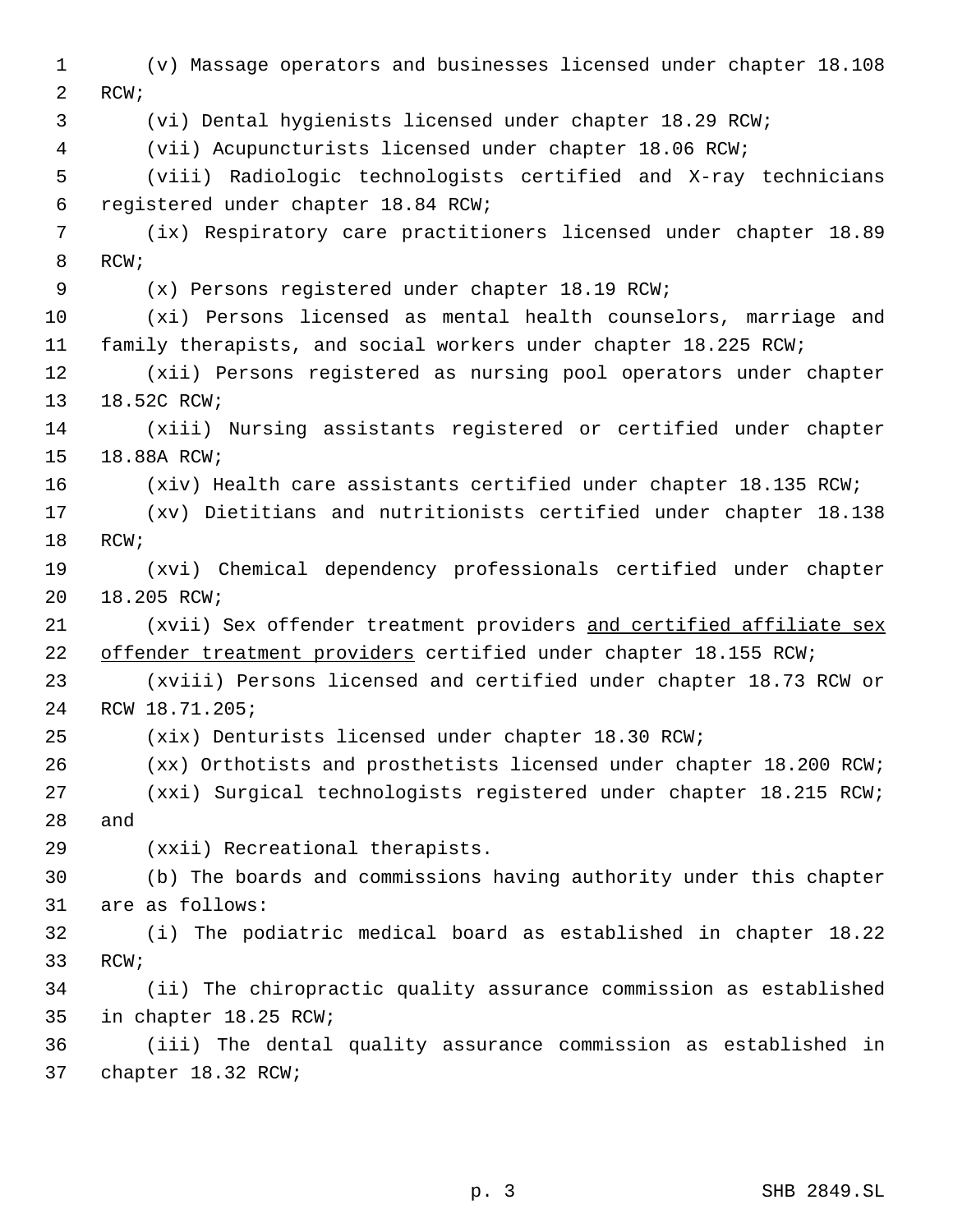(iv) The board of hearing and speech as established in chapter 18.35 RCW;

 (v) The board of examiners for nursing home administrators as established in chapter 18.52 RCW;

 (vi) The optometry board as established in chapter 18.54 RCW governing licenses issued under chapter 18.53 RCW;

 (vii) The board of osteopathic medicine and surgery as established in chapter 18.57 RCW governing licenses issued under chapters 18.57 and 18.57A RCW;

 (viii) The board of pharmacy as established in chapter 18.64 RCW governing licenses issued under chapters 18.64 and 18.64A RCW;

 (ix) The medical quality assurance commission as established in chapter 18.71 RCW governing licenses and registrations issued under chapters 18.71 and 18.71A RCW;

 (x) The board of physical therapy as established in chapter 18.74 RCW;

 (xi) The board of occupational therapy practice as established in chapter 18.59 RCW;

 (xii) The nursing care quality assurance commission as established in chapter 18.79 RCW governing licenses and registrations issued under 21 that chapter;

 (xiii) The examining board of psychology and its disciplinary committee as established in chapter 18.83 RCW; and

 (xiv) The veterinary board of governors as established in chapter 18.92 RCW.

 (3) In addition to the authority to discipline license holders, the disciplining authority has the authority to grant or deny licenses based on the conditions and criteria established in this chapter and the chapters specified in subsection (2) of this section. This chapter also governs any investigation, hearing, or proceeding relating to denial of licensure or issuance of a license conditioned on the applicant's compliance with an order entered pursuant to RCW 18.130.160 by the disciplining authority.

 (4) All disciplining authorities shall adopt procedures to ensure substantially consistent application of this chapter, the Uniform Disciplinary Act, among the disciplining authorities listed in subsection (2) of this section.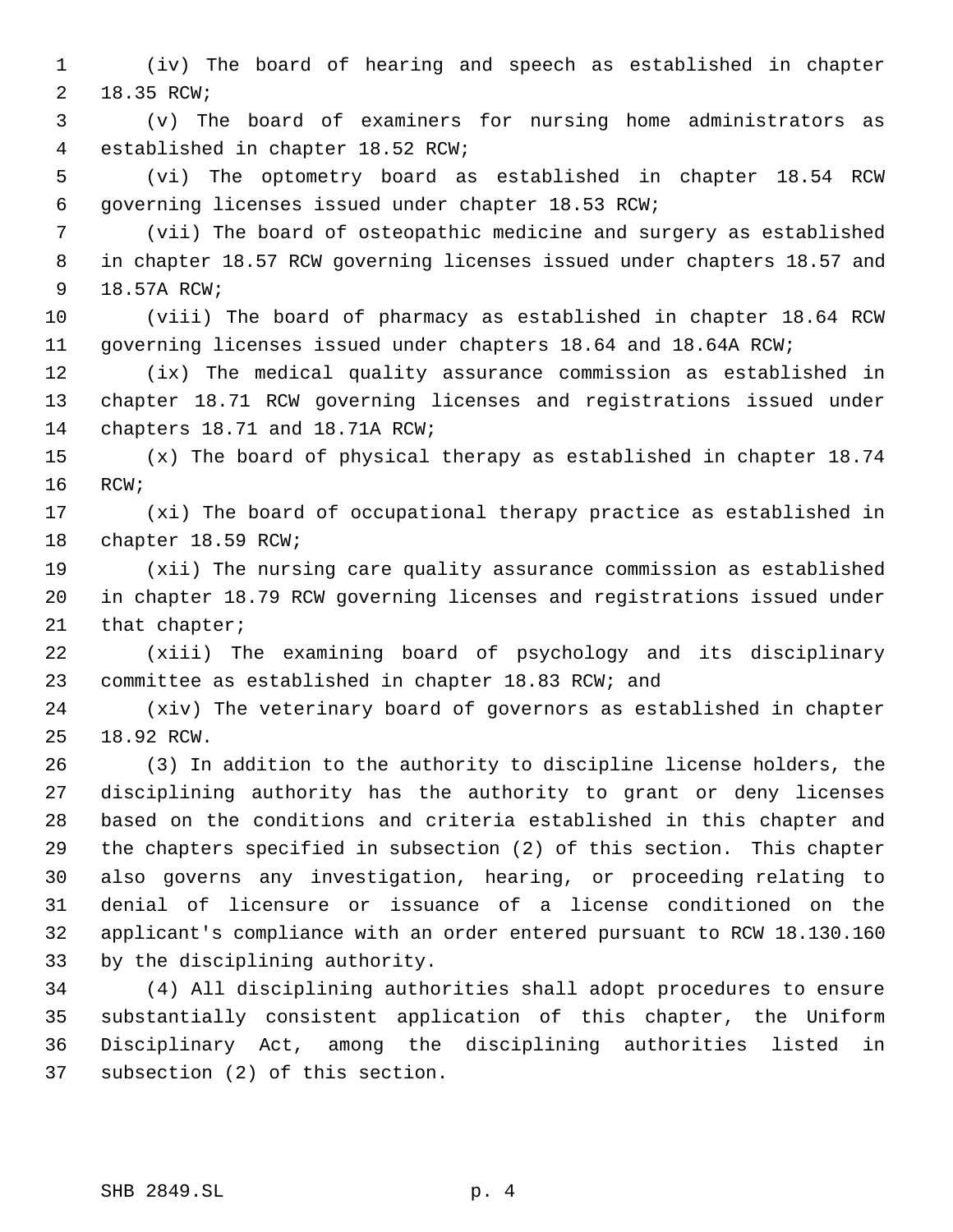**Sec. 3.** RCW 18.155.020 and 2001 2nd sp.s. c 12 s 401 are each amended to read as follows:

 Unless the context clearly requires otherwise, the definitions in this section apply throughout this chapter:

 (1) "Certified sex offender treatment provider" means a licensed, certified, or registered health professional who is certified to examine and treat sex offenders pursuant to chapters 9.94A and 13.40 RCW and sexually violent predators under chapter 71.09 RCW.

 (2) "Certified affiliate sex offender treatment provider" means a licensed, certified, or registered health professional who is certified as an affiliate to examine and treat sex offenders pursuant to chapters 12 9.94A and 13.40 RCW and sexually violent predators under chapter 71.09 13 RCW under the supervision of a certified sex offender treatment provider.

(3) "Department" means the department of health.

16  $((+3))$   $(4)$  "Secretary" means the secretary of health.

 $((4+))$  (5) "Sex offender treatment provider" or "affiliate sex 18 offender treatment provider" means a person who counsels or treats sex offenders accused of or convicted of a sex offense as defined by RCW 9.94A.030.

 **Sec. 4.** RCW 18.155.030 and 2001 2nd sp.s. c 12 s 402 are each amended to read as follows:

 (1) No person shall represent himself or herself as a certified sex offender treatment provider or certified affiliate sex offender 25 treatment provider without first applying for and receiving a certificate pursuant to this chapter.

27 (2) Only a certified sex offender treatment provider, or certified affiliate sex offender treatment provider who has completed at least 29 fifty percent of the required hours under the supervision of a 30 certified sex offender treatment provider, may perform or provide the following services:

 (a) Evaluations conducted for the purposes of and pursuant to RCW 9.94A.670 and 13.40.160;

34 (b) Treatment of convicted level III sex offenders who are sentenced and ordered into treatment pursuant to chapter 9.94A RCW and 36 adjudicated level III juvenile sex offenders who are ordered into treatment pursuant to chapter 13.40 RCW;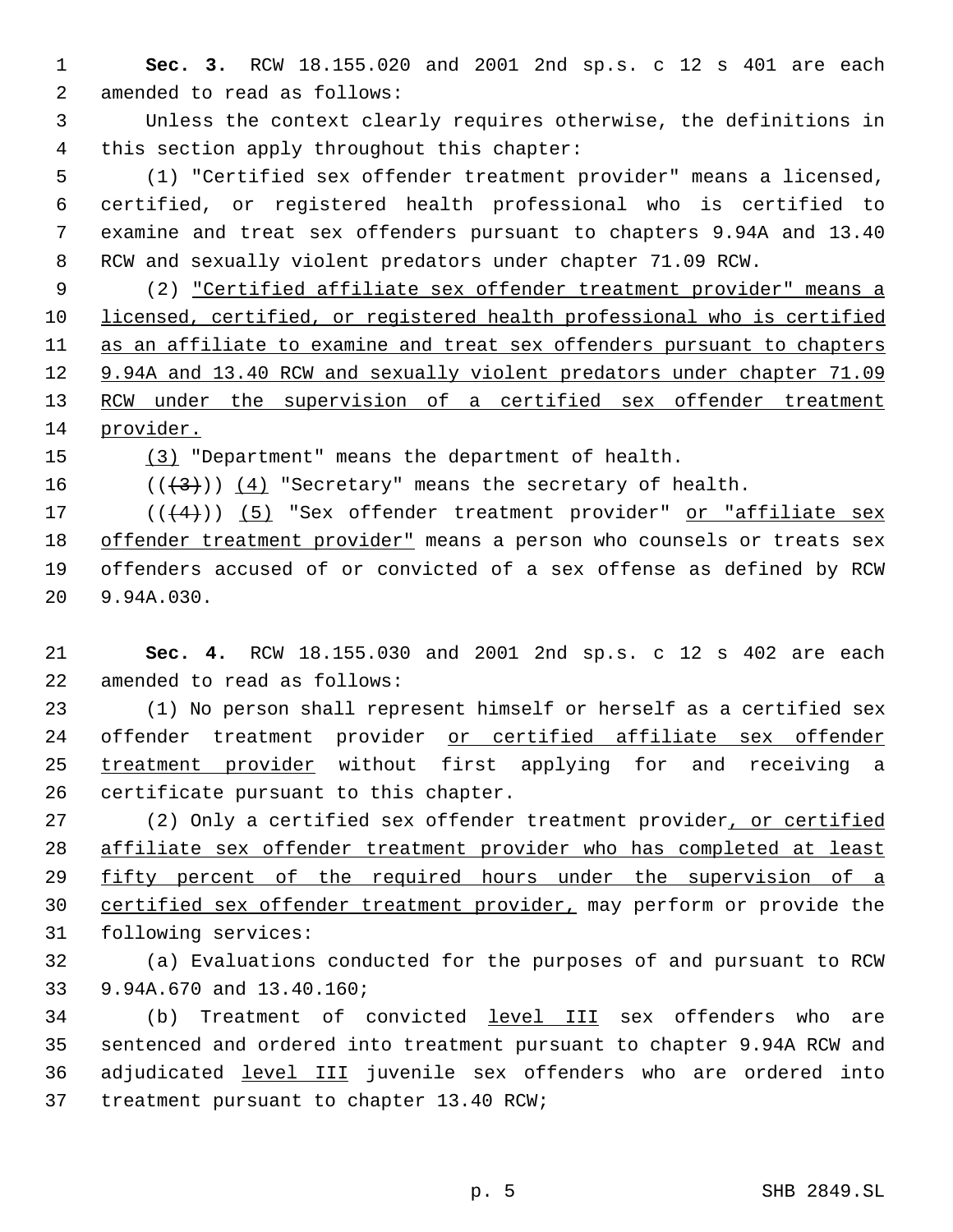(c) Except as provided under subsection (3) of this section, treatment of sexually violent predators who are conditionally released to a less restrictive alternative pursuant to chapter 71.09 RCW.

 (3) A certified sex offender treatment provider, or certified affiliate sex offender treatment provider who has completed at least fifty percent of the required hours under the supervision of a certified sex offender treatment provider, may not perform or provide treatment of sexually violent predators under subsection (2)(c) of this 9 section if the ((certified sex offender)) treatment provider has been: (a) Convicted of a sex offense, as defined in RCW 9.94A.030;

 (b) Convicted in any other jurisdiction of an offense that under the laws of this state would be classified as a sex offense as defined in RCW 9.94A.030; or

 (c) Suspended or otherwise restricted from practicing any health care profession by competent authority in any state, federal, or foreign jurisdiction.

 (4) Certified sex offender treatment providers and certified affiliate sex offender treatment providers may perform or provide the following service: Treatment of convicted level I and level II sex offenders who are sentenced and ordered into treatment pursuant to chapter 9.94A RCW and adjudicated juvenile level I and level II sex offenders who are sentenced and ordered into treatment pursuant to chapter 13.40 RCW.

 **Sec. 5.** RCW 18.155.040 and 1996 c 191 s 86 are each amended to read as follows:

 In addition to any other authority provided by law, the secretary shall have the following authority:

 (1) To set administrative procedures, administrative requirements, and fees in accordance with RCW 43.70.250 and 43.70.280;

(2) To establish forms necessary to administer this chapter;

31 (3) To issue a certificate or an affiliate certificate to any applicant who has met the education, training, and examination 33 requirements for certification or an affiliate certification and deny a certificate to applicants who do not meet the minimum qualifications for certification or affiliate certification. Proceedings concerning the denial of certificates based on unprofessional conduct or impaired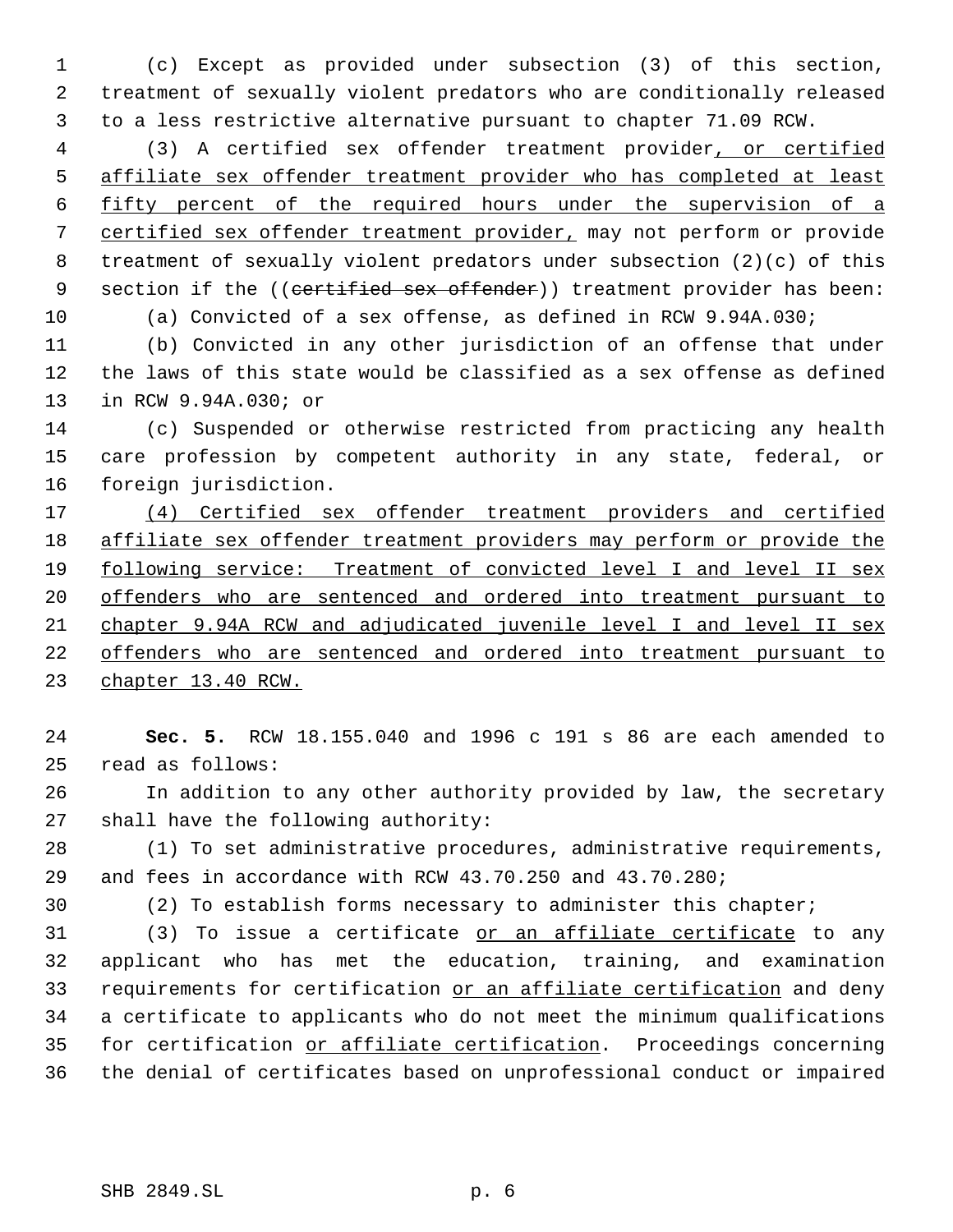practice shall be governed by the uniform disciplinary act, chapter 18.130 RCW;

 (4) To hire clerical, administrative, and investigative staff as needed to implement and administer this chapter and to hire individuals including those certified under this chapter to serve as examiners or consultants as necessary to implement and administer this chapter;

 (5) To maintain the official department record of all applicants and certifications;

 (6) To conduct a hearing on an appeal of a denial of a certificate on the applicant's failure to meet the minimum qualifications for certification. The hearing shall be conducted pursuant to chapter 34.05 RCW;

 (7) To issue subpoenas, statements of charges, statements of intent to deny certificates, and orders and to delegate in writing to a designee the authority to issue subpoenas, statements of charges, and statements of intent to deny certificates;

 (8) To determine the minimum education, work experience, and 18 training requirements for certification or affiliate certification, including but not limited to approval of educational programs;

 (9) To prepare and administer or approve the preparation and administration of examinations for certification;

 (10) To establish by rule the procedure for appeal of an examination failure;

(11) To adopt rules implementing a continuing competency program;

 (12) To adopt rules in accordance with chapter 34.05 RCW as necessary to implement this chapter.

 NEW SECTION. **Sec. 6.** A new section is added to chapter 18.155 RCW to read as follows:

 The department shall issue an affiliate certificate to any applicant who meets the following requirements:

 (1) Successful completion of an educational program approved by the secretary or successful completion of alternate training which meets the criteria of the secretary;

 (2) Successful completion of an examination administered or approved by the secretary;

 (3) Proof of supervision by a certified sex offender treatment provider;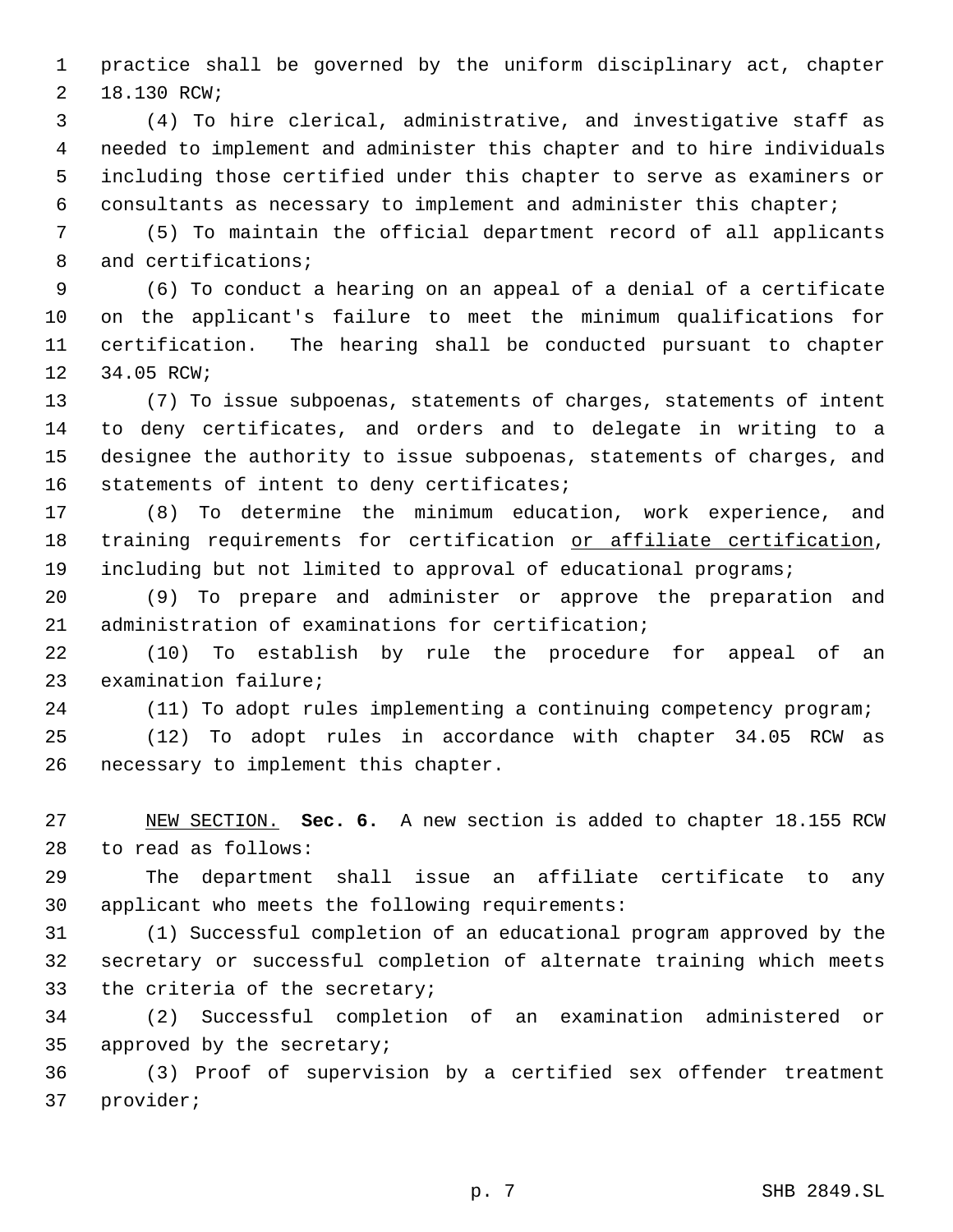(4) Not having engaged in unprofessional conduct or being unable to practice with reasonable skill and safety as a result of a physical or mental impairment; and

 (5) Other requirements as may be established by the secretary that impact the competence of the sex offender treatment provider.

 **Sec. 7.** RCW 18.155.080 and 1996 c 191 s 87 are each amended to read as follows:

 The secretary shall establish standards and procedures for approval of the following:

(1) Educational programs and alternate training;

(2) Examination procedures;

 (3) Certifying applicants who have a comparable certification in another jurisdiction;

14 (4) Application method and forms;

(5) Requirements for renewals of certificates;

16 (6) Requirements of certified sex offender treatment providers and 17 certified affiliate sex offender treatment providers who seek inactive status;

 (7) Other rules, policies, administrative procedures, and administrative requirements as appropriate to carry out the purposes of this chapter.

 **Sec. 8.** RCW 18.155.090 and 1990 c 3 s 809 are each amended to read as follows:

 The uniform disciplinary act, chapter 18.130 RCW, governs unauthorized practice, the issuance and denial of certificates, and the 26 discipline of certified sex offender treatment providers and certified 27 affiliate sex offender treatment providers under this chapter.

 **Sec. 9.** RCW 9.94A.670 and 2002 c 175 s 11 are each amended to read as follows:

 (1) Unless the context clearly requires otherwise, the definitions in this subsection apply to this section only.

 (a) "Sex offender treatment provider" or "treatment provider" means 33 a certified sex offender treatment provider or a certified affiliate sex offender treatment provider as defined in RCW 18.155.020.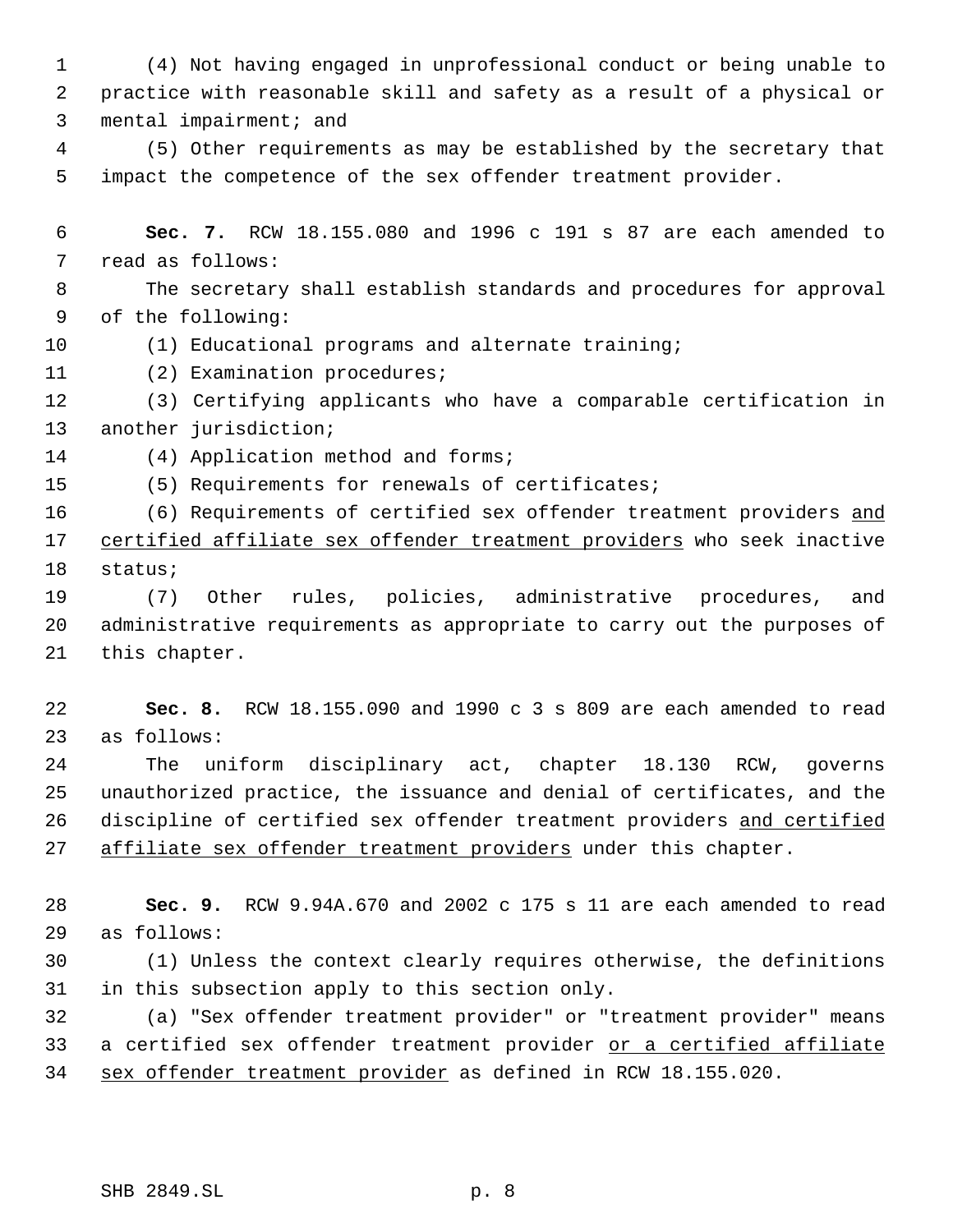(b) "Victim" means any person who has sustained emotional, psychological, physical, or financial injury to person or property as a result of the crime charged. "Victim" also means a parent or guardian of a victim who is a minor child unless the parent or guardian is the perpetrator of the offense.

 (2) An offender is eligible for the special sex offender sentencing alternative if:

 (a) The offender has been convicted of a sex offense other than a violation of RCW 9A.44.050 or a sex offense that is also a serious violent offense;

 (b) The offender has no prior convictions for a sex offense as defined in RCW 9.94A.030 or any other felony sex offenses in this or 13 any other state; and

 (c) The offender's standard sentence range for the offense includes the possibility of confinement for less than eleven years.

 (3) If the court finds the offender is eligible for this alternative, the court, on its own motion or the motion of the state or the offender, may order an examination to determine whether the offender is amenable to treatment.

 (a) The report of the examination shall include at a minimum the following:

 (i) The offender's version of the facts and the official version of the facts;

(ii) The offender's offense history;

 (iii) An assessment of problems in addition to alleged deviant behaviors;

(iv) The offender's social and employment situation; and

(v) Other evaluation measures used.

The report shall set forth the sources of the examiner's information.

 (b) The examiner shall assess and report regarding the offender's amenability to treatment and relative risk to the community. A proposed treatment plan shall be provided and shall include, at a minimum:

(i) Frequency and type of contact between offender and therapist;

 (ii) Specific issues to be addressed in the treatment and description of planned treatment modalities;

(iii) Monitoring plans, including any requirements regarding living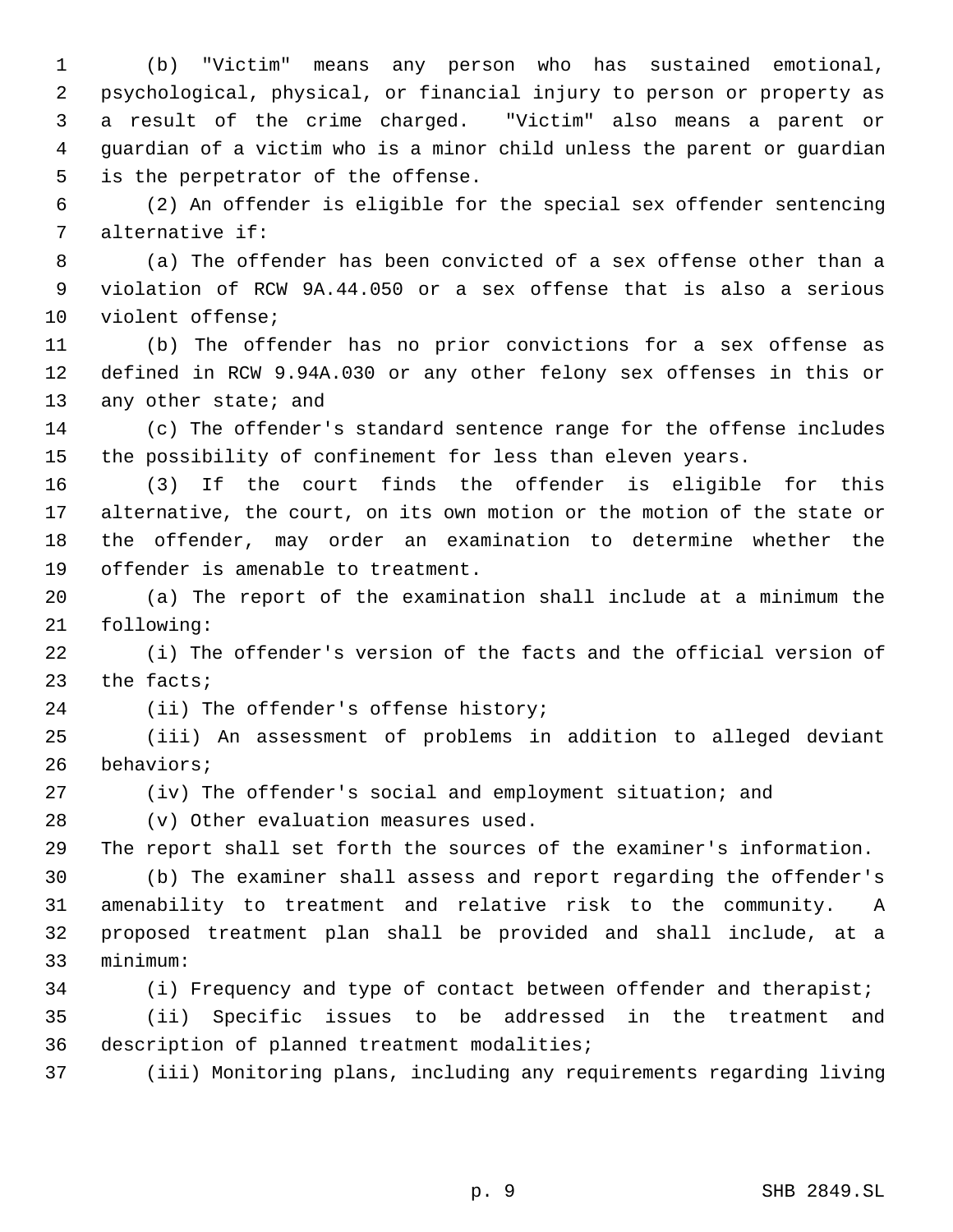conditions, lifestyle requirements, and monitoring by family members and others;

(iv) Anticipated length of treatment; and

(v) Recommended crime-related prohibitions.

 (c) The court on its own motion may order, or on a motion by the state shall order, a second examination regarding the offender's amenability to treatment. The examiner shall be selected by the party making the motion. The offender shall pay the cost of any second examination ordered unless the court finds the defendant to be indigent in which case the state shall pay the cost.

 (4) After receipt of the reports, the court shall consider whether the offender and the community will benefit from use of this alternative and consider the victim's opinion whether the offender should receive a treatment disposition under this section. If the court determines that this alternative is appropriate, the court shall then impose a sentence or, pursuant to RCW 9.94A.712, a minimum term of sentence, within the standard sentence range. If the sentence imposed is less than eleven years of confinement, the court may suspend the execution of the sentence and impose the following conditions of suspension:

 (a) The court shall place the offender on community custody for the length of the suspended sentence, the length of the maximum term imposed pursuant to RCW 9.94A.712, or three years, whichever is greater, and require the offender to comply with any conditions imposed by the department under RCW 9.94A.720.

 (b) The court shall order treatment for any period up to three years in duration. The court, in its discretion, shall order outpatient sex offender treatment or inpatient sex offender treatment, if available. A community mental health center may not be used for such treatment unless it has an appropriate program designed for sex offender treatment. The offender shall not change sex offender treatment providers or treatment conditions without first notifying the prosecutor, the community corrections officer, and the court. If any party or the court objects to a proposed change, the offender shall not change providers or conditions without court approval after a hearing. (5) As conditions of the suspended sentence, the court may impose one or more of the following: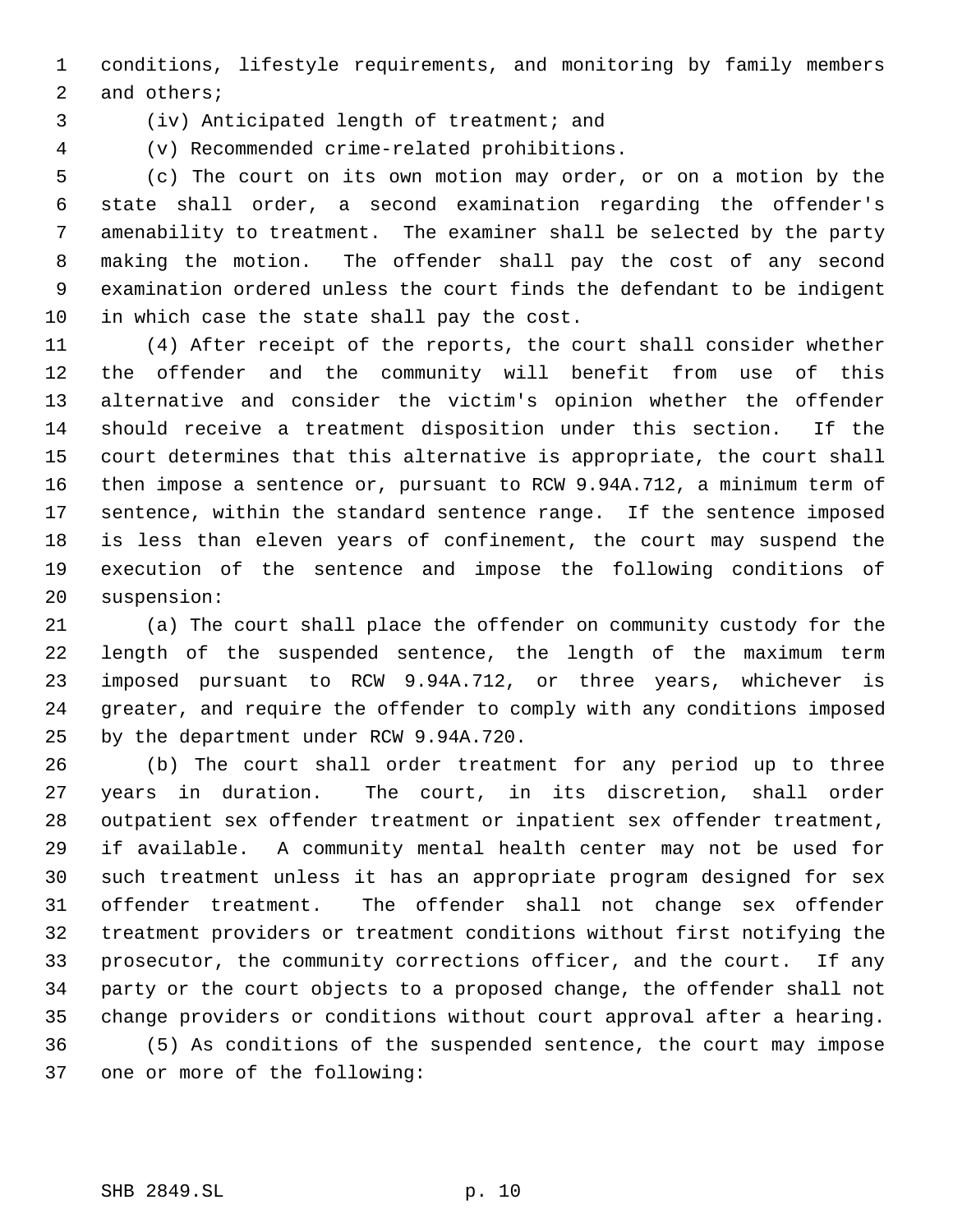(a) Up to six months of confinement, not to exceed the sentence range of confinement for that offense;

(b) Crime-related prohibitions;

 (c) Require the offender to devote time to a specific employment or occupation;

 (d) Remain within prescribed geographical boundaries and notify the court or the community corrections officer prior to any change in the 8 offender's address or employment;

 (e) Report as directed to the court and a community corrections officer;

 (f) Pay all court-ordered legal financial obligations as provided in RCW 9.94A.030;

(g) Perform community restitution work; or

 (h) Reimburse the victim for the cost of any counseling required as a result of the offender's crime.

 (6) At the time of sentencing, the court shall set a treatment termination hearing for three months prior to the anticipated date for completion of treatment.

 (7) The sex offender treatment provider shall submit quarterly reports on the offender's progress in treatment to the court and the parties. The report shall reference the treatment plan and include at a minimum the following: Dates of attendance, offender's compliance with requirements, treatment activities, the offender's relative progress in treatment, and any other material specified by the court at sentencing.

 (8) Prior to the treatment termination hearing, the treatment provider and community corrections officer shall submit written reports to the court and parties regarding the offender's compliance with treatment and monitoring requirements, and recommendations regarding termination from treatment, including proposed community custody conditions. Either party may request, and the court may order, another evaluation regarding the advisability of termination from treatment. The offender shall pay the cost of any additional evaluation ordered unless the court finds the offender to be indigent in which case the state shall pay the cost. At the treatment termination hearing the court may: (a) Modify conditions of community custody, and either (b) terminate treatment, or (c) extend treatment for up to the remaining period of community custody.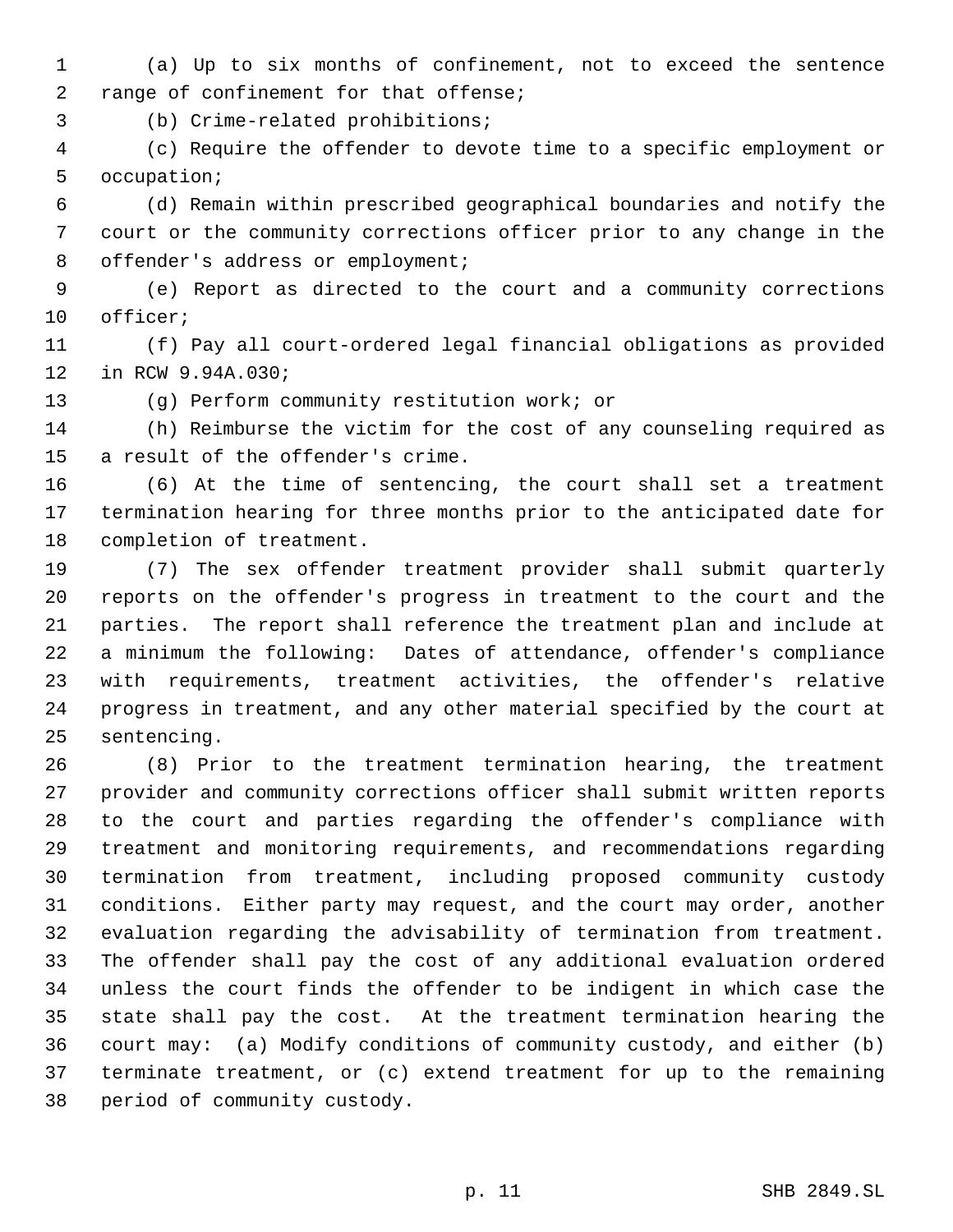(9) If a violation of conditions occurs during community custody, the department shall either impose sanctions as provided for in RCW 9.94A.737(2)(a) or refer the violation to the court and recommend revocation of the suspended sentence as provided for in subsections (6) and (8) of this section.

 (10) The court may revoke the suspended sentence at any time during the period of community custody and order execution of the sentence if: (a) The offender violates the conditions of the suspended sentence, or (b) the court finds that the offender is failing to make satisfactory progress in treatment. All confinement time served during the period of community custody shall be credited to the offender if the suspended sentence is revoked.

 (11) Examinations and treatment ordered pursuant to this subsection 14 shall only be conducted by certified sex offender treatment providers 15 or certified ((by the department of health pursuant to)) affiliate sex 16 offender treatment providers under chapter 18.155 RCW unless the court finds that:

 (a) The offender has already moved to another state or plans to move to another state for reasons other than circumventing the certification requirements; or

 (b)(i) No certified sex offender treatment providers or certified affiliate sex offender treatment providers are available for treatment 23 within a reasonable geographical distance of the offender's home; and

 (ii) The evaluation and treatment plan comply with this section and the rules adopted by the department of health.

 (12) If the offender is less than eighteen years of age when the charge is filed, the state shall pay for the cost of initial evaluation and treatment.

 **Sec. 10.** RCW 9.94A.820 and 2000 c 28 s 36 are each amended to read as follows:

 (1) Sex offender examinations and treatment ordered as a special condition of community placement or community custody under this 33 chapter shall be conducted only by certified sex offender treatment providers ((certified by the department of health)) or certified affiliate sex offender treatment providers under chapter 18.155 RCW unless the court or the department finds that: (a) The offender has already moved to another state or plans to move to another state for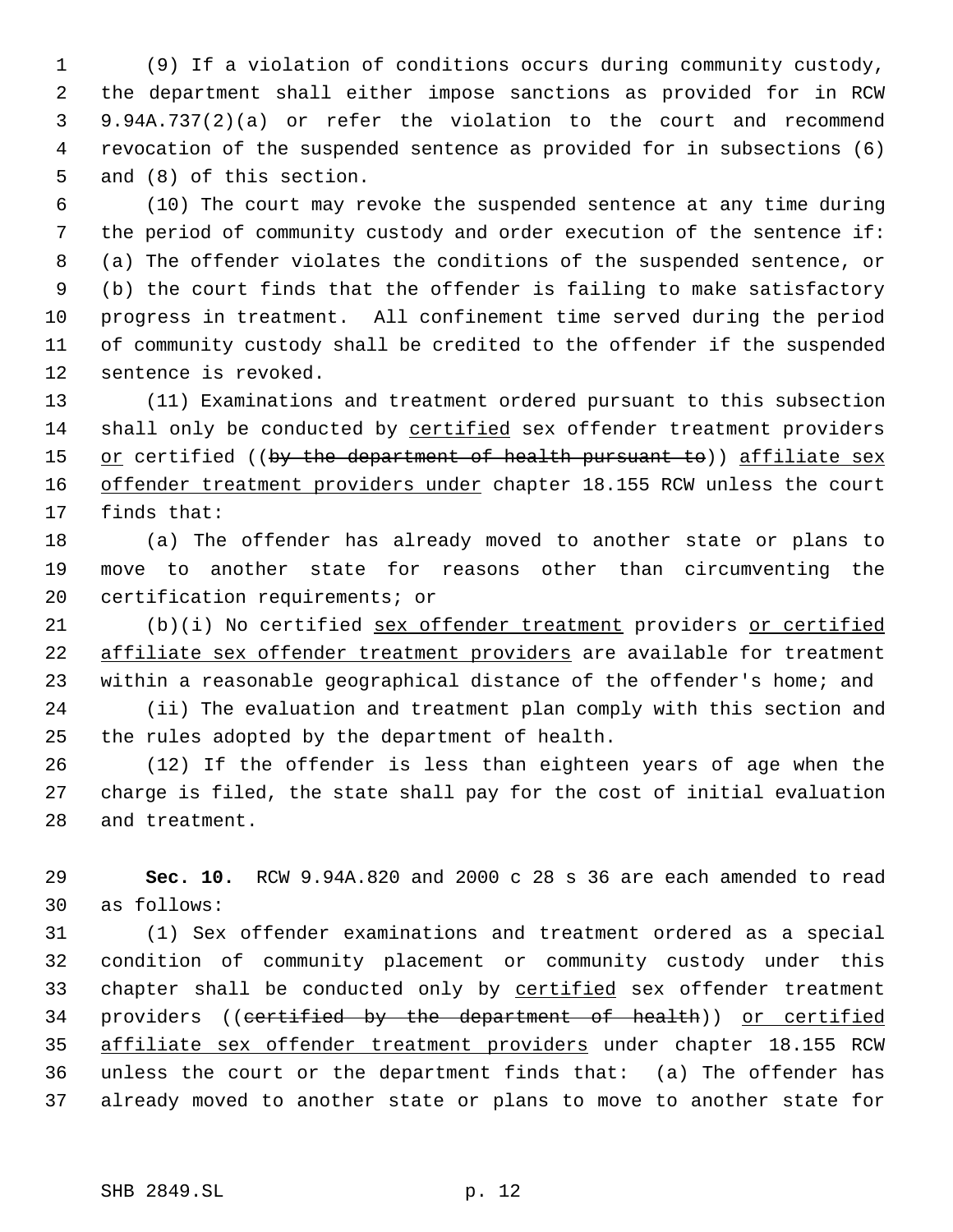reasons other than circumventing the certification requirements; (b) the treatment provider is employed by the department; or (c)(i) no certified sex offender treatment providers or certified affiliate sex 4 offender treatment providers are available to provide treatment within a reasonable geographic distance of the offender's home, as determined in rules adopted by the secretary; and (ii) the evaluation and treatment plan comply with the rules adopted by the department of health. A treatment provider selected by an offender under (c) of this subsection, who is not certified by the department of health shall 10 consult with a certified sex offender treatment provider during the offender's period of treatment to ensure compliance with the rules adopted by the department of health. The frequency and content of the 13 consultation shall be based on the recommendation of the certified sex offender treatment provider.

 (2) A sex offender's failure to participate in treatment required as a condition of community placement or community custody is a violation that will not be excused on the basis that no treatment provider was located within a reasonable geographic distance of the offender's home.

 **Sec. 11.** RCW 13.40.160 and 2003 c 378 s 3 and 2003 c 53 s 99 are each reenacted and amended to read as follows:

 (1) The standard range disposition for a juvenile adjudicated of an offense is determined according to RCW 13.40.0357.

 (a) When the court sentences an offender to a local sanction as provided in RCW 13.40.0357 option A, the court shall impose a determinate disposition within the standard ranges, except as provided in subsection (2), (3), (4), (5), or (6) of this section. The disposition may be comprised of one or more local sanctions.

 (b) When the court sentences an offender to a standard range as provided in RCW 13.40.0357 option A that includes a term of confinement exceeding thirty days, commitment shall be to the department for the standard range of confinement, except as provided in subsection (2), (3), (4), (5), or (6) of this section.

 (2) If the court concludes, and enters reasons for its conclusion, that disposition within the standard range would effectuate a manifest injustice the court shall impose a disposition outside the standard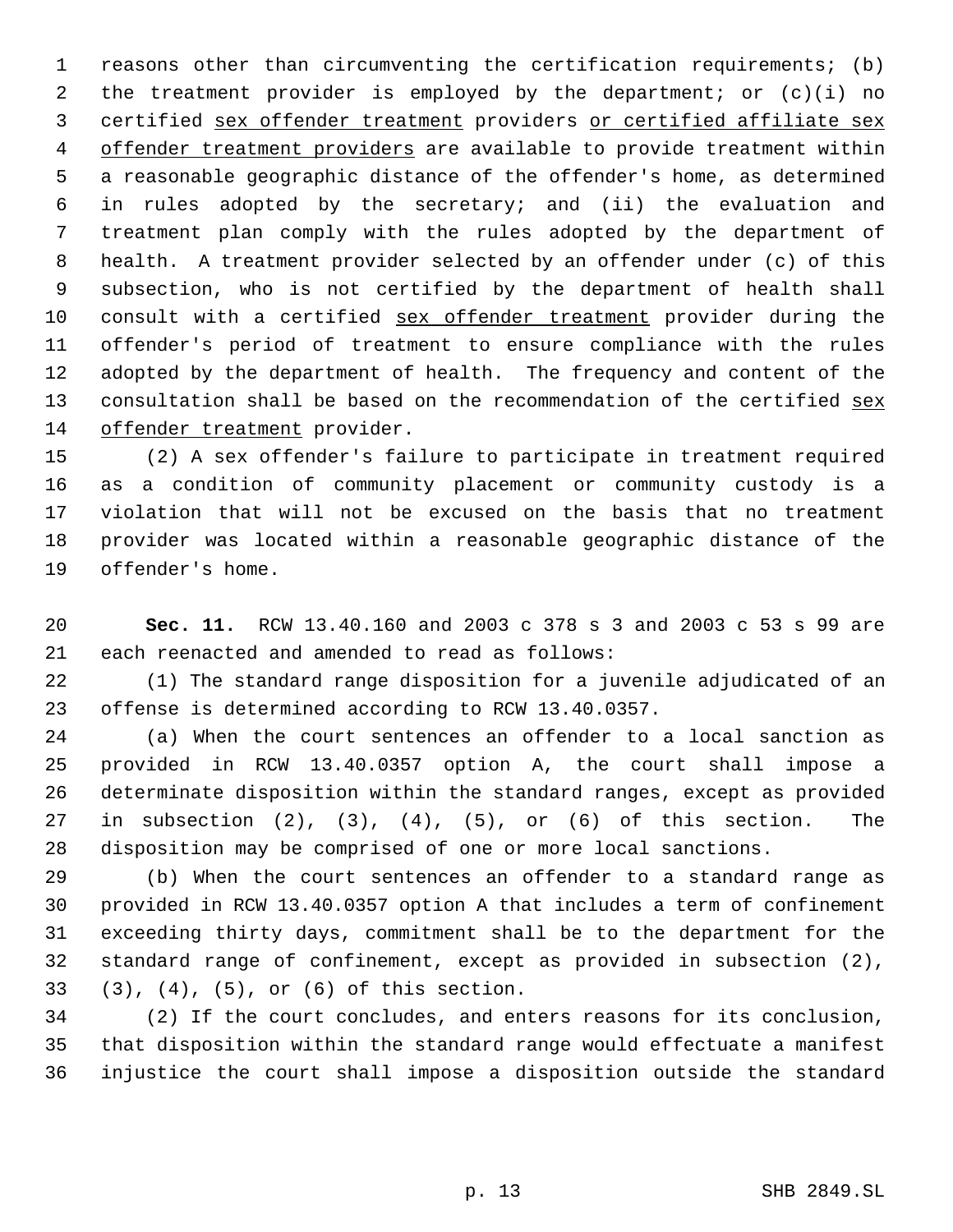range, as indicated in option D of RCW 13.40.0357. The court's finding of manifest injustice shall be supported by clear and convincing evidence.

 A disposition outside the standard range shall be determinate and shall be comprised of confinement or community supervision, or a combination thereof. When a judge finds a manifest injustice and imposes a sentence of confinement exceeding thirty days, the court shall sentence the juvenile to a maximum term, and the provisions of RCW 13.40.030(2) shall be used to determine the range. A disposition outside the standard range is appealable under RCW 13.40.230 by the state or the respondent. A disposition within the standard range is not appealable under RCW 13.40.230.

 (3) When a juvenile offender is found to have committed a sex offense, other than a sex offense that is also a serious violent offense as defined by RCW 9.94A.030, and has no history of a prior sex offense, the court, on its own motion or the motion of the state or the respondent, may order an examination to determine whether the respondent is amenable to treatment.

 The report of the examination shall include at a minimum the following: The respondent's version of the facts and the official version of the facts, the respondent's offense history, an assessment of problems in addition to alleged deviant behaviors, the respondent's social, educational, and employment situation, and other evaluation measures used. The report shall set forth the sources of the evaluator's information.

 The examiner shall assess and report regarding the respondent's amenability to treatment and relative risk to the community. A proposed treatment plan shall be provided and shall include, at a minimum:

 (a)(i) Frequency and type of contact between the offender and therapist;

 (ii) Specific issues to be addressed in the treatment and description of planned treatment modalities;

 (iii) Monitoring plans, including any requirements regarding living conditions, lifestyle requirements, and monitoring by family members, legal guardians, or others;

(iv) Anticipated length of treatment; and

(v) Recommended crime-related prohibitions.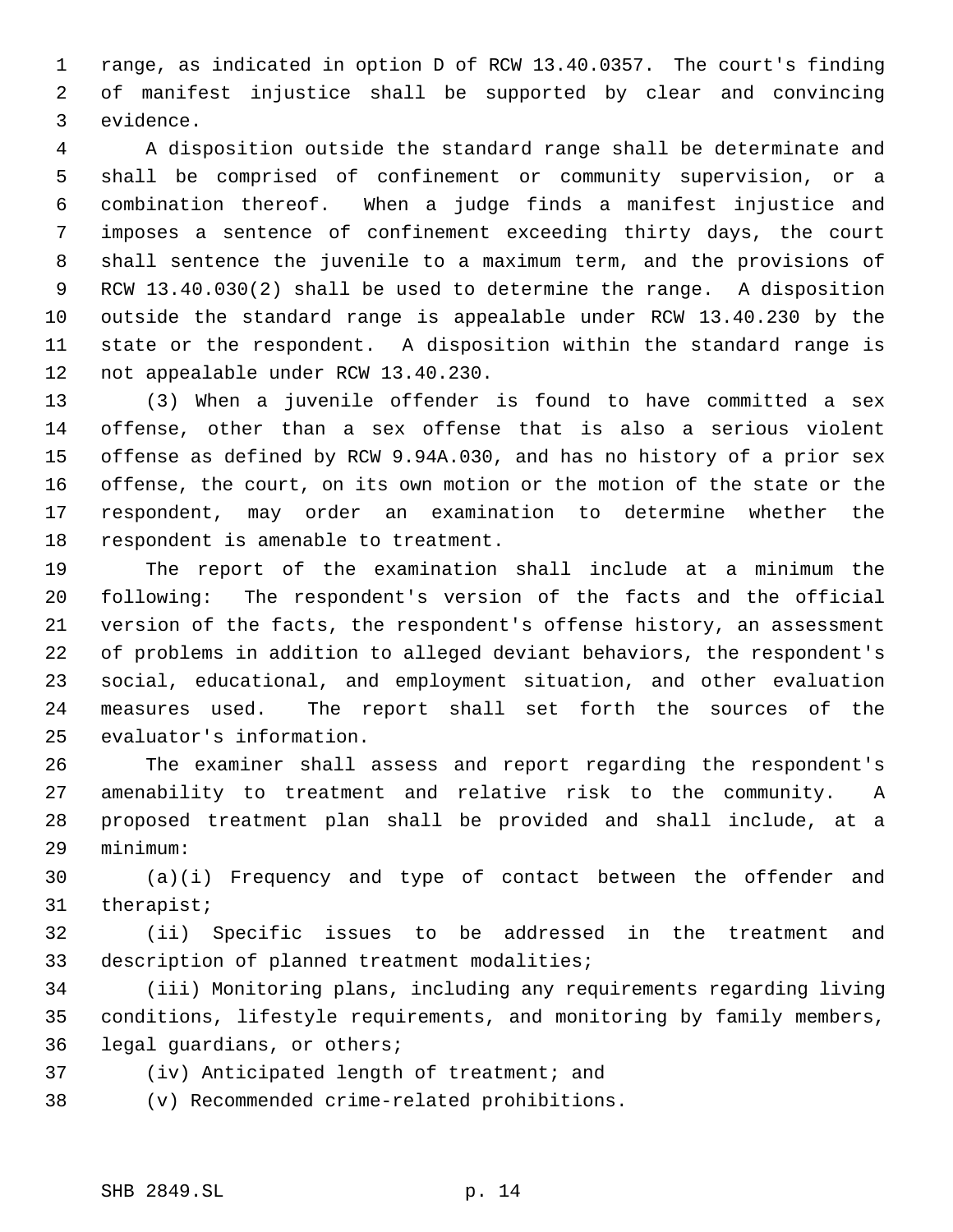The court on its own motion may order, or on a motion by the state shall order, a second examination regarding the offender's amenability to treatment. The evaluator shall be selected by the party making the motion. The defendant shall pay the cost of any second examination ordered unless the court finds the defendant to be indigent in which case the state shall pay the cost.

 After receipt of reports of the examination, the court shall then consider whether the offender and the community will benefit from use of this special sex offender disposition alternative and consider the victim's opinion whether the offender should receive a treatment disposition under this section. If the court determines that this special sex offender disposition alternative is appropriate, then the court shall impose a determinate disposition within the standard range for the offense, or if the court concludes, and enters reasons for its conclusions, that such disposition would cause a manifest injustice, the court shall impose a disposition under option D, and the court may suspend the execution of the disposition and place the offender on community supervision for at least two years. As a condition of the suspended disposition, the court may impose the conditions of community supervision and other conditions, including up to thirty days of confinement and requirements that the offender do any one or more of the following:

 (b)(i) Devote time to a specific education, employment, or occupation;

 (ii) Undergo available outpatient sex offender treatment for up to two years, or inpatient sex offender treatment not to exceed the standard range of confinement for that offense. A community mental health center may not be used for such treatment unless it has an appropriate program designed for sex offender treatment. The respondent shall not change sex offender treatment providers or treatment conditions without first notifying the prosecutor, the probation counselor, and the court, and shall not change providers without court approval after a hearing if the prosecutor or probation counselor object to the change;

 (iii) Remain within prescribed geographical boundaries and notify the court or the probation counselor prior to any change in the offender's address, educational program, or employment;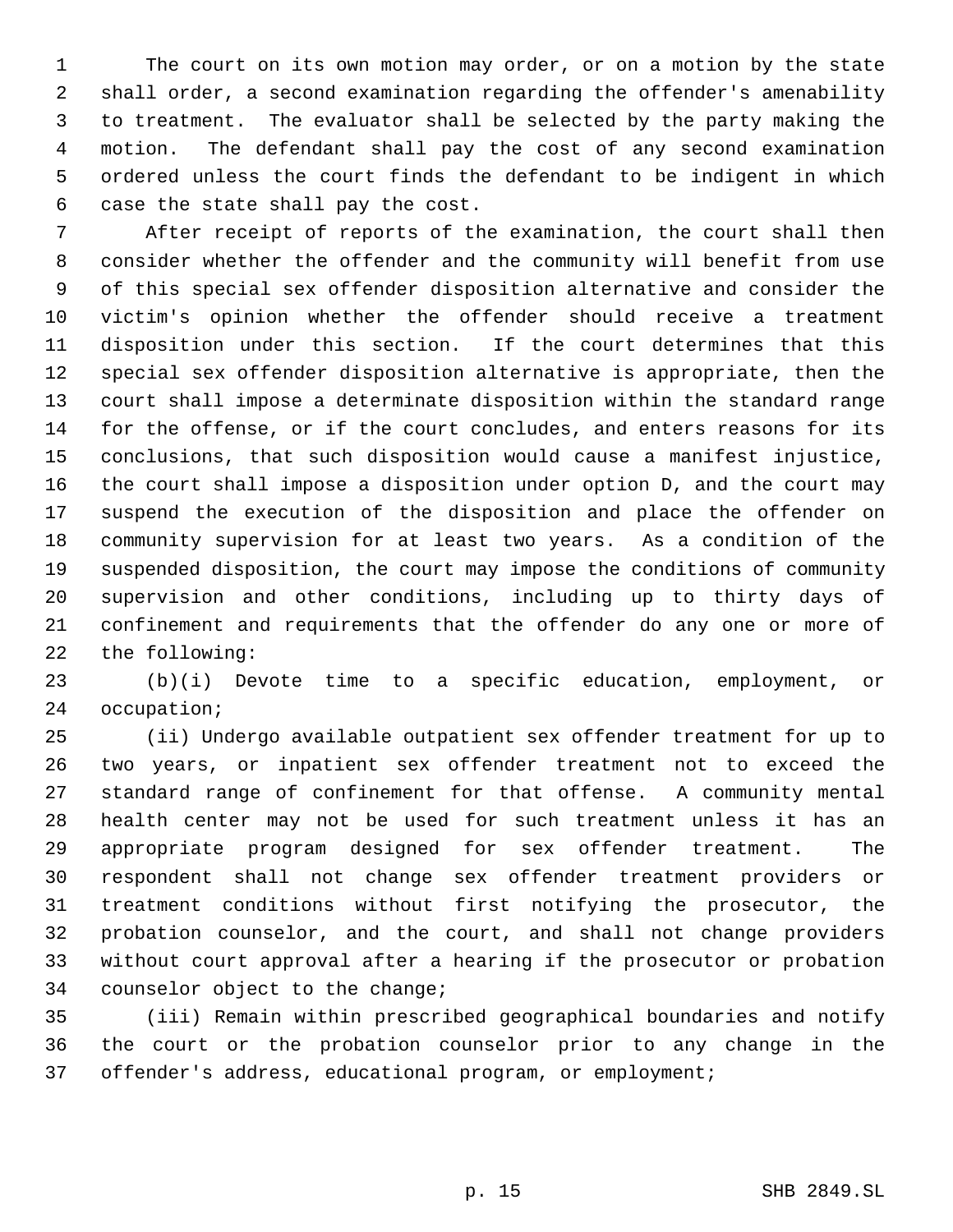(iv) Report to the prosecutor and the probation counselor prior to any change in a sex offender treatment provider. This change shall have prior approval by the court;

(v) Report as directed to the court and a probation counselor;

 (vi) Pay all court-ordered legal financial obligations, perform community restitution, or any combination thereof;

 (vii) Make restitution to the victim for the cost of any counseling reasonably related to the offense;

 (viii) Comply with the conditions of any court-ordered probation bond; or

 (ix) The court shall order that the offender may not attend the public or approved private elementary, middle, or high school attended by the victim or the victim's siblings. The parents or legal guardians of the offender are responsible for transportation or other costs associated with the offender's change of school that would otherwise be paid by the school district. The court shall send notice of the disposition and restriction on attending the same school as the victim or victim's siblings to the public or approved private school the juvenile will attend, if known, or if unknown, to the approved private schools and the public school district board of directors of the district in which the juvenile resides or intends to reside. This notice must be sent at the earliest possible date but not later than ten calendar days after entry of the disposition.

 The sex offender treatment provider shall submit quarterly reports on the respondent's progress in treatment to the court and the parties. The reports shall reference the treatment plan and include at a minimum the following: Dates of attendance, respondent's compliance with requirements, treatment activities, the respondent's relative progress in treatment, and any other material specified by the court at the time of the disposition.

 At the time of the disposition, the court may set treatment review hearings as the court considers appropriate.

 Except as provided in this subsection (3), after July 1, 1991, examinations and treatment ordered pursuant to this subsection shall 35 only be conducted by certified sex offender treatment providers or 36 certified ((by the department of health pursuant to)) affiliate sex 37 offender treatment providers under chapter 18.155 RCW. A sex offender therapist who examines or treats a juvenile sex offender pursuant to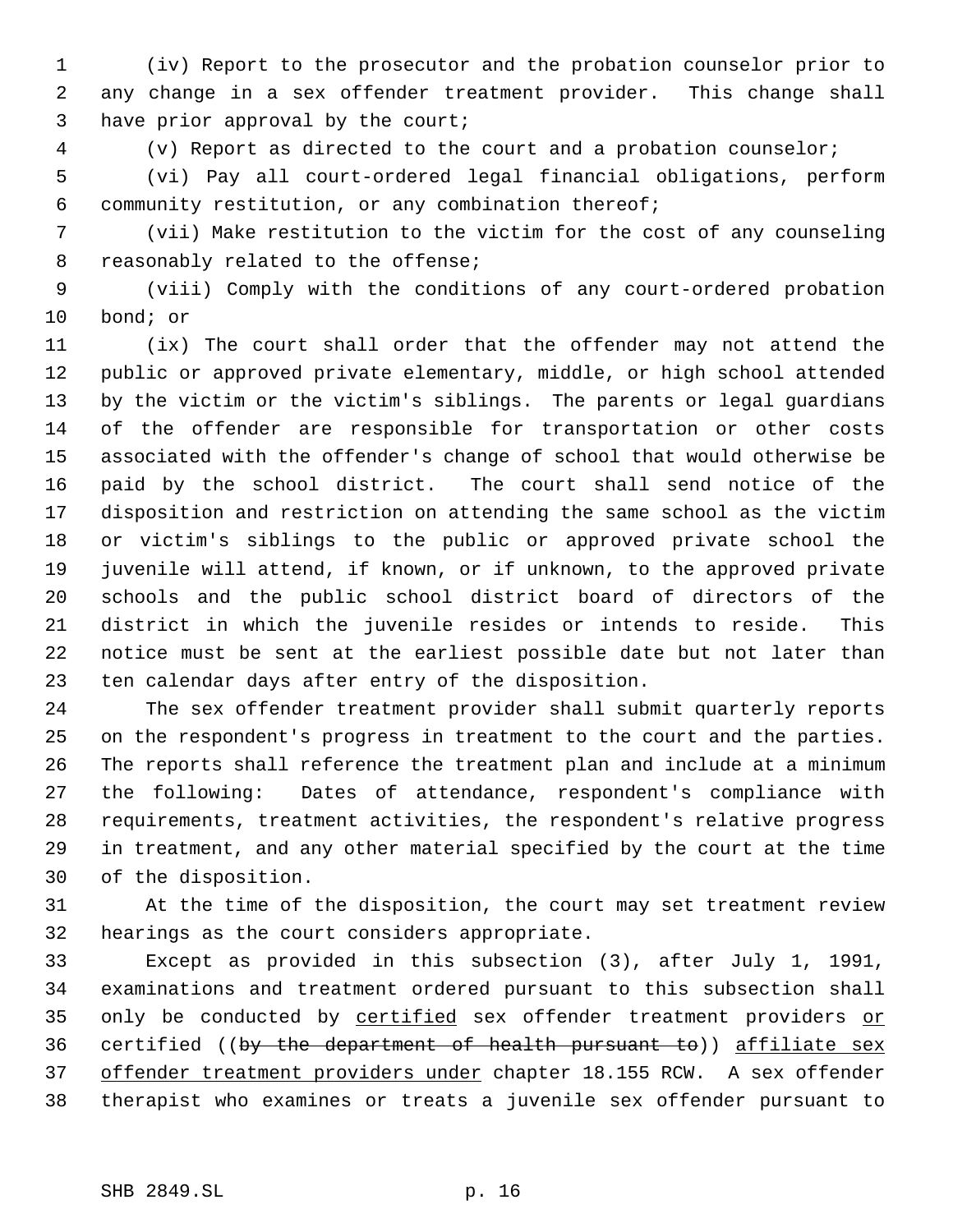this subsection does not have to be certified by the department of health pursuant to chapter 18.155 RCW if the court finds that: (A) The offender has already moved to another state or plans to move to another state for reasons other than circumventing the certification 5 requirements; (B) no certified sex offender treatment providers or certified affiliate sex offender treatment providers are available for treatment within a reasonable geographical distance of the offender's home; and (C) the evaluation and treatment plan comply with this subsection (3) and the rules adopted by the department of health.

 If the offender violates any condition of the disposition or the court finds that the respondent is failing to make satisfactory progress in treatment, the court may revoke the suspension and order execution of the disposition or the court may impose a penalty of up to thirty days' confinement for violating conditions of the disposition. The court may order both execution of the disposition and up to thirty days' confinement for the violation of the conditions of the disposition. The court shall give credit for any confinement time previously served if that confinement was for the offense for which the suspension is being revoked.

 For purposes of this section, "victim" means any person who has sustained emotional, psychological, physical, or financial injury to person or property as a direct result of the crime charged. "Victim" may also include a known parent or guardian of a victim who is a minor child unless the parent or guardian is the perpetrator of the offense.

 A disposition entered under this subsection (3) is not appealable under RCW 13.40.230.

 (4) If the juvenile offender is subject to a standard range disposition of local sanctions or 15 to 36 weeks of confinement and has not committed an A- or B+ offense, the court may impose the disposition alternative under RCW 13.40.165.

 (5) If a juvenile is subject to a commitment of 15 to 65 weeks of confinement, the court may impose the disposition alternative under RCW 13.40.167.

 (6) When the offender is subject to a standard range commitment of 15 to 36 weeks and is ineligible for a suspended disposition alternative, a manifest injustice disposition below the standard range, special sex offender disposition alternative, chemical dependency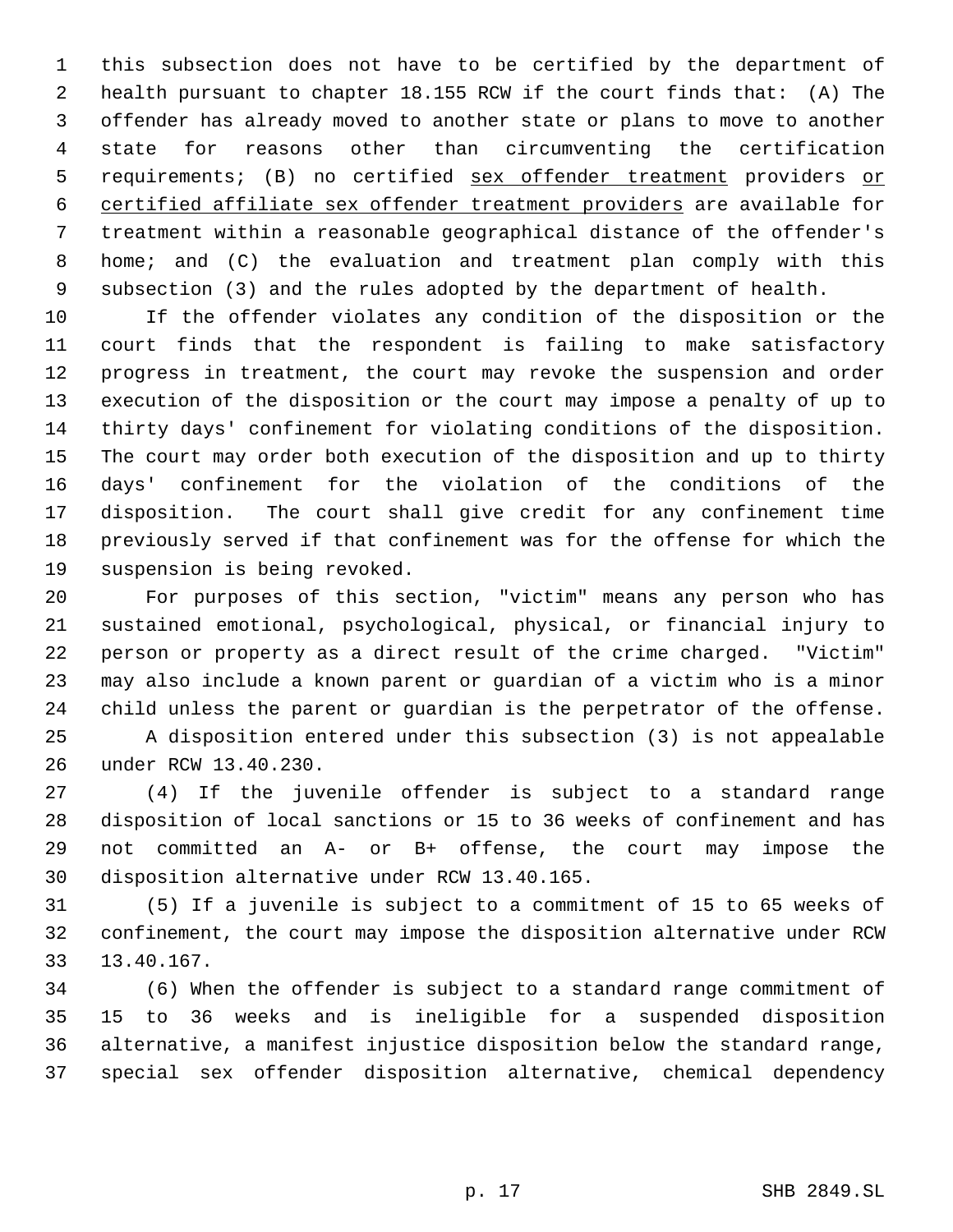disposition alternative, or mental health disposition alternative, the court in a county with a pilot program under RCW 13.40.169 may impose the disposition alternative under RCW 13.40.169.

 (7) RCW 13.40.193 shall govern the disposition of any juvenile adjudicated of possessing a firearm in violation of RCW 9.41.040(2)(a)(iii) or any crime in which a special finding is entered that the juvenile was armed with a firearm.

 (8) Whenever a juvenile offender is entitled to credit for time spent in detention prior to a dispositional order, the dispositional order shall specifically state the number of days of credit for time served.

 (9) Except as provided under subsection (3), (4), (5), or (6) of this section, or option B of RCW 13.40.0357, or RCW 13.40.127, the court shall not suspend or defer the imposition or the execution of the disposition.

 (10) In no case shall the term of confinement imposed by the court at disposition exceed that to which an adult could be subjected for the same offense.

 **Sec. 12.** RCW 26.09.191 and 1996 c 303 s 1 are each amended to read as follows:

 (1) The permanent parenting plan shall not require mutual decision- making or designation of a dispute resolution process other than court action if it is found that a parent has engaged in any of the following conduct: (a) Willful abandonment that continues for an extended period of time or substantial refusal to perform parenting functions; (b) physical, sexual, or a pattern of emotional abuse of a child; or (c) a history of acts of domestic violence as defined in RCW 26.50.010(1) or an assault or sexual assault which causes grievous bodily harm or the fear of such harm.

 (2)(a) The parent's residential time with the child shall be limited if it is found that the parent has engaged in any of the following conduct: (i) Willful abandonment that continues for an extended period of time or substantial refusal to perform parenting functions; (ii) physical, sexual, or a pattern of emotional abuse of a child; (iii) a history of acts of domestic violence as defined in RCW 26.50.010(1) or an assault or sexual assault which causes grievous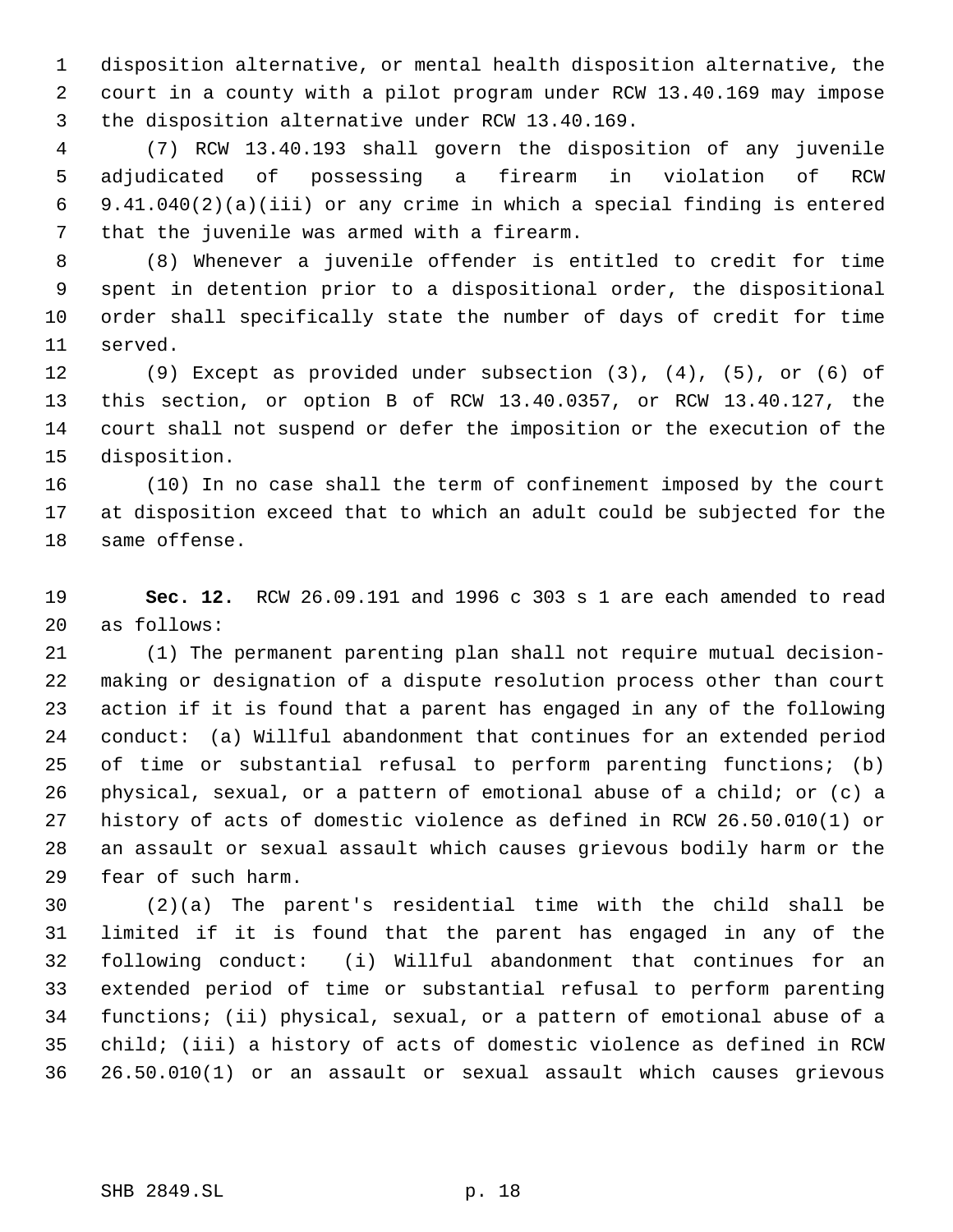bodily harm or the fear of such harm; or (iv) the parent has been convicted as an adult of a sex offense under:

 (A) RCW 9A.44.076 if, because of the difference in age between the offender and the victim, no rebuttable presumption exists under (d) of this subsection;

 (B) RCW 9A.44.079 if, because of the difference in age between the offender and the victim, no rebuttable presumption exists under (d) of this subsection;

 (C) RCW 9A.44.086 if, because of the difference in age between the offender and the victim, no rebuttable presumption exists under (d) of this subsection;

(D) RCW 9A.44.089;

(E) RCW 9A.44.093;

(F) RCW 9A.44.096;

 (G) RCW 9A.64.020 (1) or (2) if, because of the difference in age between the offender and the victim, no rebuttable presumption exists under (d) of this subsection;

(H) Chapter 9.68A RCW;

 (I) Any predecessor or antecedent statute for the offenses listed in (a)(iv)(A) through (H) of this subsection;

 (J) Any statute from any other jurisdiction that describes an offense analogous to the offenses listed in (a)(iv)(A) through (H) of this subsection.

 This subsection (2)(a) shall not apply when (c) or (d) of this subsection applies.

 (b) The parent's residential time with the child shall be limited if it is found that the parent resides with a person who has engaged in any of the following conduct: (i) Physical, sexual, or a pattern of emotional abuse of a child; (ii) a history of acts of domestic violence as defined in RCW 26.50.010(1) or an assault or sexual assault that causes grievous bodily harm or the fear of such harm; or (iii) the person has been convicted as an adult or as a juvenile has been adjudicated of a sex offense under:

 (A) RCW 9A.44.076 if, because of the difference in age between the offender and the victim, no rebuttable presumption exists under (e) of this subsection;

(B) RCW 9A.44.079 if, because of the difference in age between the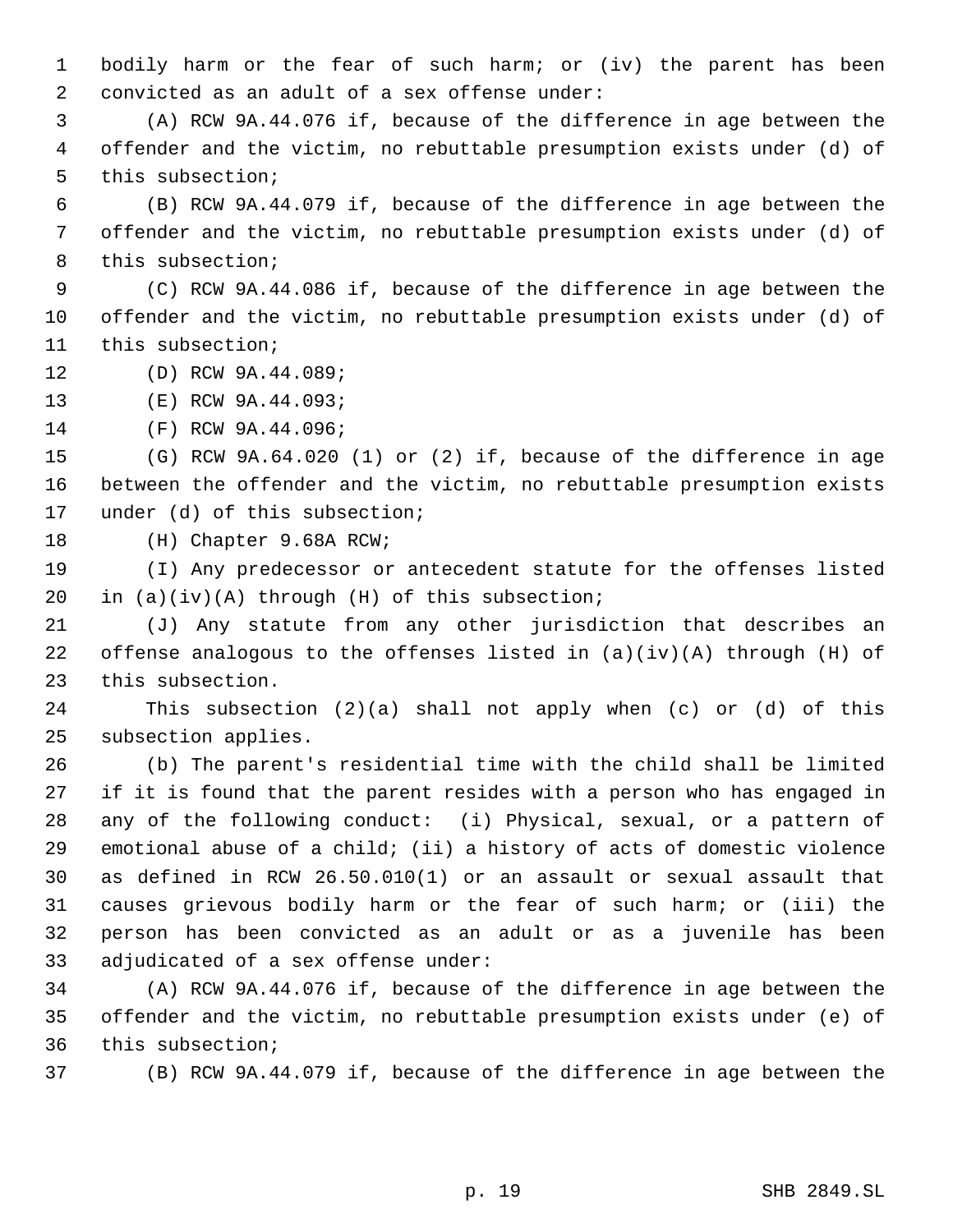offender and the victim, no rebuttable presumption exists under (e) of

this subsection;

 (C) RCW 9A.44.086 if, because of the difference in age between the offender and the victim, no rebuttable presumption exists under (e) of this subsection;

(D) RCW 9A.44.089;

(E) RCW 9A.44.093;

(F) RCW 9A.44.096;

 (G) RCW 9A.64.020 (1) or (2) if, because of the difference in age between the offender and the victim, no rebuttable presumption exists under (e) of this subsection;

(H) Chapter 9.68A RCW;

 (I) Any predecessor or antecedent statute for the offenses listed in (b)(iii)(A) through (H) of this subsection;

 (J) Any statute from any other jurisdiction that describes an offense analogous to the offenses listed in (b)(iii)(A) through (H) of this subsection.

 This subsection (2)(b) shall not apply when (c) or (e) of this subsection applies.

 (c) If a parent has been found to be a sexual predator under chapter 71.09 RCW or under an analogous statute of any other jurisdiction, the court shall restrain the parent from contact with a child that would otherwise be allowed under this chapter. If a parent resides with an adult or a juvenile who has been found to be a sexual predator under chapter 71.09 RCW or under an analogous statute of any other jurisdiction, the court shall restrain the parent from contact with the parent's child except contact that occurs outside that person's presence.

 (d) There is a rebuttable presumption that a parent who has been convicted as an adult of a sex offense listed in (d)(i) through (ix) of this subsection poses a present danger to a child. Unless the parent rebuts this presumption, the court shall restrain the parent from contact with a child that would otherwise be allowed under this chapter:

 (i) RCW 9A.64.020 (1) or (2), provided that the person convicted was at least five years older than the other person; (ii) RCW 9A.44.073;

SHB 2849.SL p. 20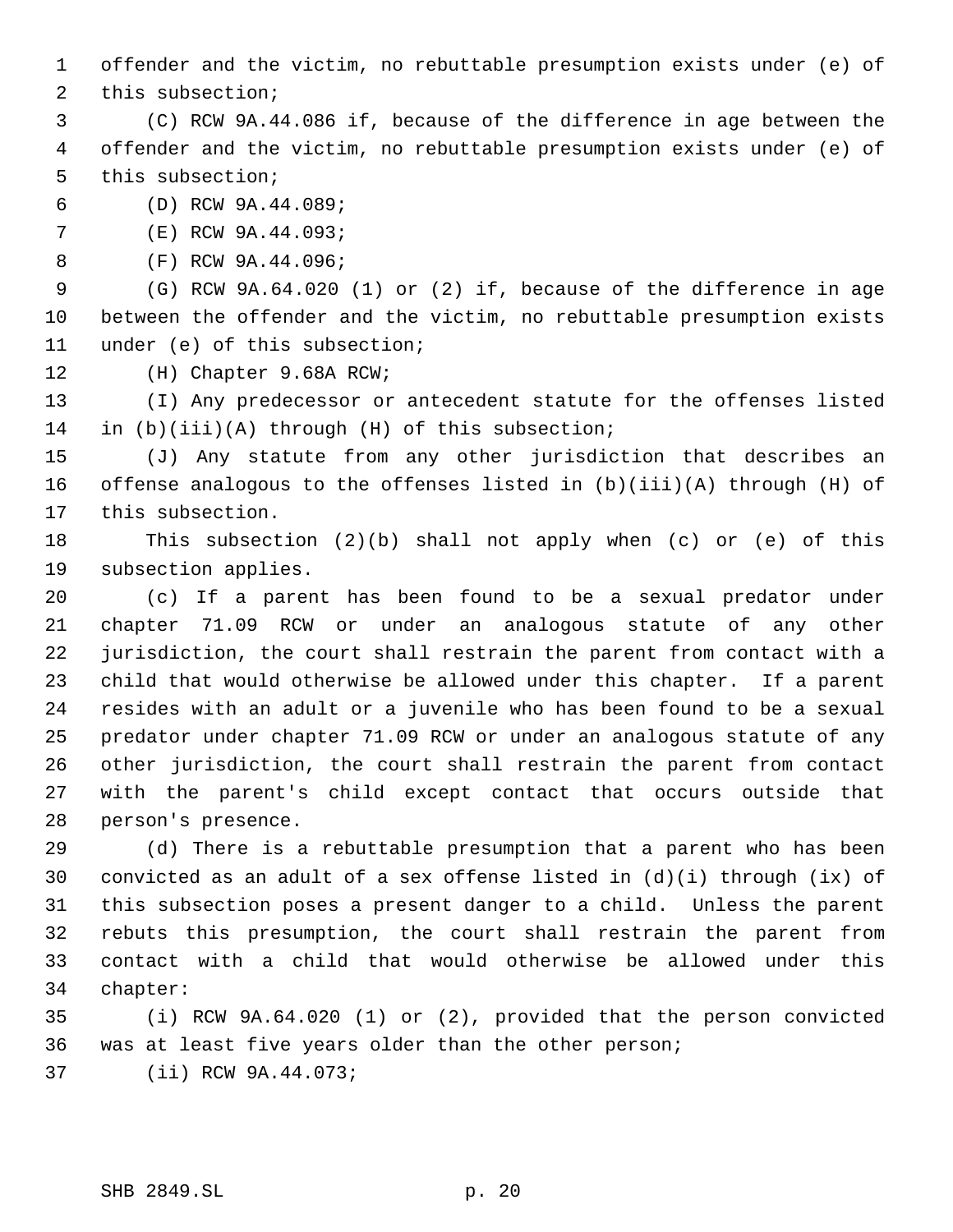(iii) RCW 9A.44.076, provided that the person convicted was at least eight years older than the victim;

 (iv) RCW 9A.44.079, provided that the person convicted was at least eight years older than the victim;

(v) RCW 9A.44.083;

 (vi) RCW 9A.44.086, provided that the person convicted was at least eight years older than the victim;

(vii) RCW 9A.44.100;

 (viii) Any predecessor or antecedent statute for the offenses listed in (d)(i) through (vii) of this subsection;

 (ix) Any statute from any other jurisdiction that describes an 12 offense analogous to the offenses listed in  $(d)(i)$  through (vii) of this subsection.

 (e) There is a rebuttable presumption that a parent who resides with a person who, as an adult, has been convicted, or as a juvenile 16 has been adjudicated, of the sex offenses listed in  $(e)(i)$  through  $(ix)$  of this subsection places a child at risk of abuse or harm when that parent exercises residential time in the presence of the convicted or adjudicated person. Unless the parent rebuts the presumption, the court shall restrain the parent from contact with the parent's child except for contact that occurs outside of the convicted or adjudicated person's presence:

 (i) RCW 9A.64.020 (1) or (2), provided that the person convicted was at least five years older than the other person;

(ii) RCW 9A.44.073;

 (iii) RCW 9A.44.076, provided that the person convicted was at least eight years older than the victim;

 (iv) RCW 9A.44.079, provided that the person convicted was at least eight years older than the victim;

(v) RCW 9A.44.083;

 (vi) RCW 9A.44.086, provided that the person convicted was at least eight years older than the victim;

(vii) RCW 9A.44.100;

 (viii) Any predecessor or antecedent statute for the offenses listed in (e)(i) through (vii) of this subsection;

 (ix) Any statute from any other jurisdiction that describes an offense analogous to the offenses listed in (e)(i) through (vii) of this subsection.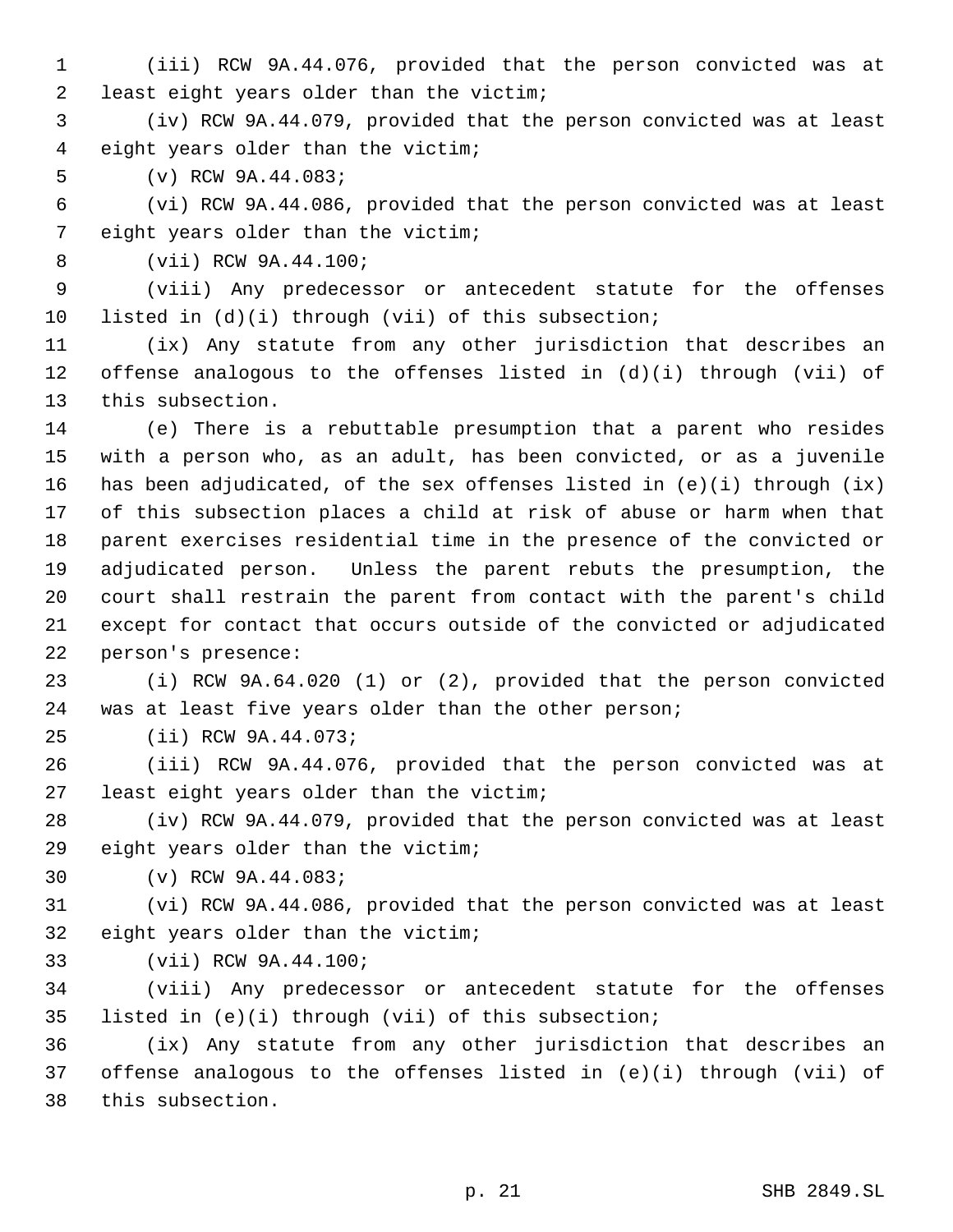(f) The presumption established in (d) of this subsection may be rebutted only after a written finding that:

 (i) If the child was not the victim of the sex offense committed by the parent requesting residential time, (A) contact between the child and the offending parent is appropriate and poses minimal risk to the child, and (B) the offending parent has successfully engaged in treatment for sex offenders or is engaged in and making progress in such treatment, if any was ordered by a court, and the treatment provider believes such contact is appropriate and poses minimal risk to the child; or

 (ii) If the child was the victim of the sex offense committed by the parent requesting residential time, (A) contact between the child and the offending parent is appropriate and poses minimal risk to the child, (B) if the child is in or has been in therapy for victims of sexual abuse, the child's counselor believes such contact between the child and the offending parent is in the child's best interest, and (C) the offending parent has successfully engaged in treatment for sex offenders or is engaged in and making progress in such treatment, if any was ordered by a court, and the treatment provider believes such contact is appropriate and poses minimal risk to the child.

 (g) The presumption established in (e) of this subsection may be rebutted only after a written finding that:

 (i) If the child was not the victim of the sex offense committed by the person who is residing with the parent requesting residential time, (A) contact between the child and the parent residing with the convicted or adjudicated person is appropriate and that parent is able to protect the child in the presence of the convicted or adjudicated person, and (B) the convicted or adjudicated person has successfully engaged in treatment for sex offenders or is engaged in and making progress in such treatment, if any was ordered by a court, and the treatment provider believes such contact is appropriate and poses minimal risk to the child; or

 (ii) If the child was the victim of the sex offense committed by the person who is residing with the parent requesting residential time, (A) contact between the child and the parent in the presence of the convicted or adjudicated person is appropriate and poses minimal risk to the child, (B) if the child is in or has been in therapy for victims of sexual abuse, the child's counselor believes such contact between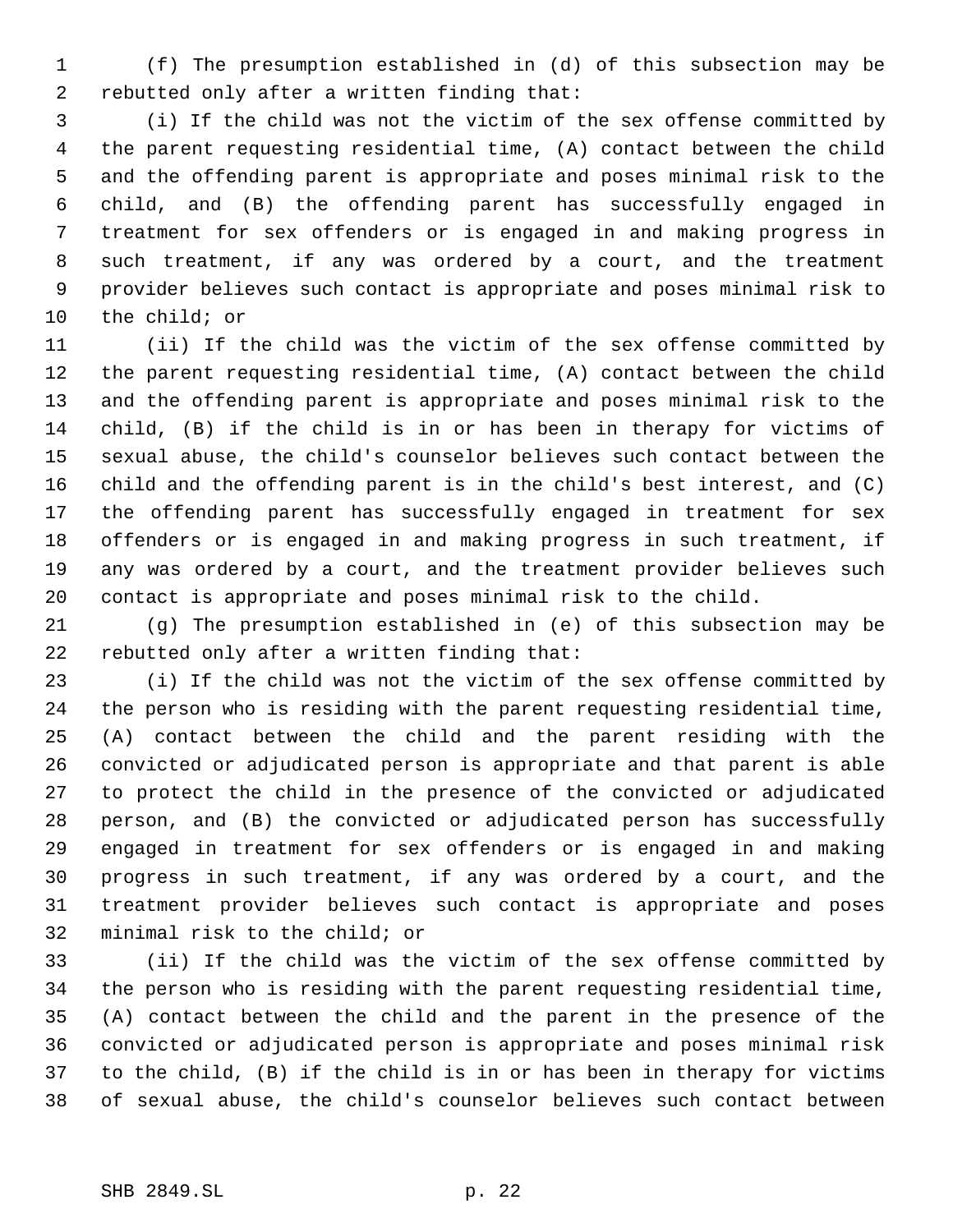the child and the parent residing with the convicted or adjudicated person in the presence of the convicted or adjudicated person is in the child's best interest, and (C) the convicted or adjudicated person has successfully engaged in treatment for sex offenders or is engaged in and making progress in such treatment, if any was ordered by a court, and the treatment provider believes contact between the parent and child in the presence of the convicted or adjudicated person is appropriate and poses minimal risk to the child.

 (h) If the court finds that the parent has met the burden of rebutting the presumption under (f) of this subsection, the court may allow a parent who has been convicted as an adult of a sex offense listed in (d)(i) through (ix) of this subsection to have residential time with the child supervised by a neutral and independent adult and pursuant to an adequate plan for supervision of such residential time. The court shall not approve of a supervisor for contact between the child and the parent unless the court finds, based on the evidence, that the supervisor is willing and capable of protecting the child from harm. The court shall revoke court approval of the supervisor upon finding, based on the evidence, that the supervisor has failed to protect the child or is no longer willing or capable of protecting the child.

 (i) If the court finds that the parent has met the burden of rebutting the presumption under (g) of this subsection, the court may allow a parent residing with a person who has been adjudicated as a juvenile of a sex offense listed in (e)(i) through (ix) of this subsection to have residential time with the child in the presence of the person adjudicated as a juvenile, supervised by a neutral and independent adult and pursuant to an adequate plan for supervision of such residential time. The court shall not approve of a supervisor for contact between the child and the parent unless the court finds, based on the evidence, that the supervisor is willing and capable of protecting the child from harm. The court shall revoke court approval of the supervisor upon finding, based on the evidence, that the supervisor has failed to protect the child or is no longer willing or capable of protecting the child.

 (j) If the court finds that the parent has met the burden of rebutting the presumption under (g) of this subsection, the court may allow a parent residing with a person who, as an adult, has been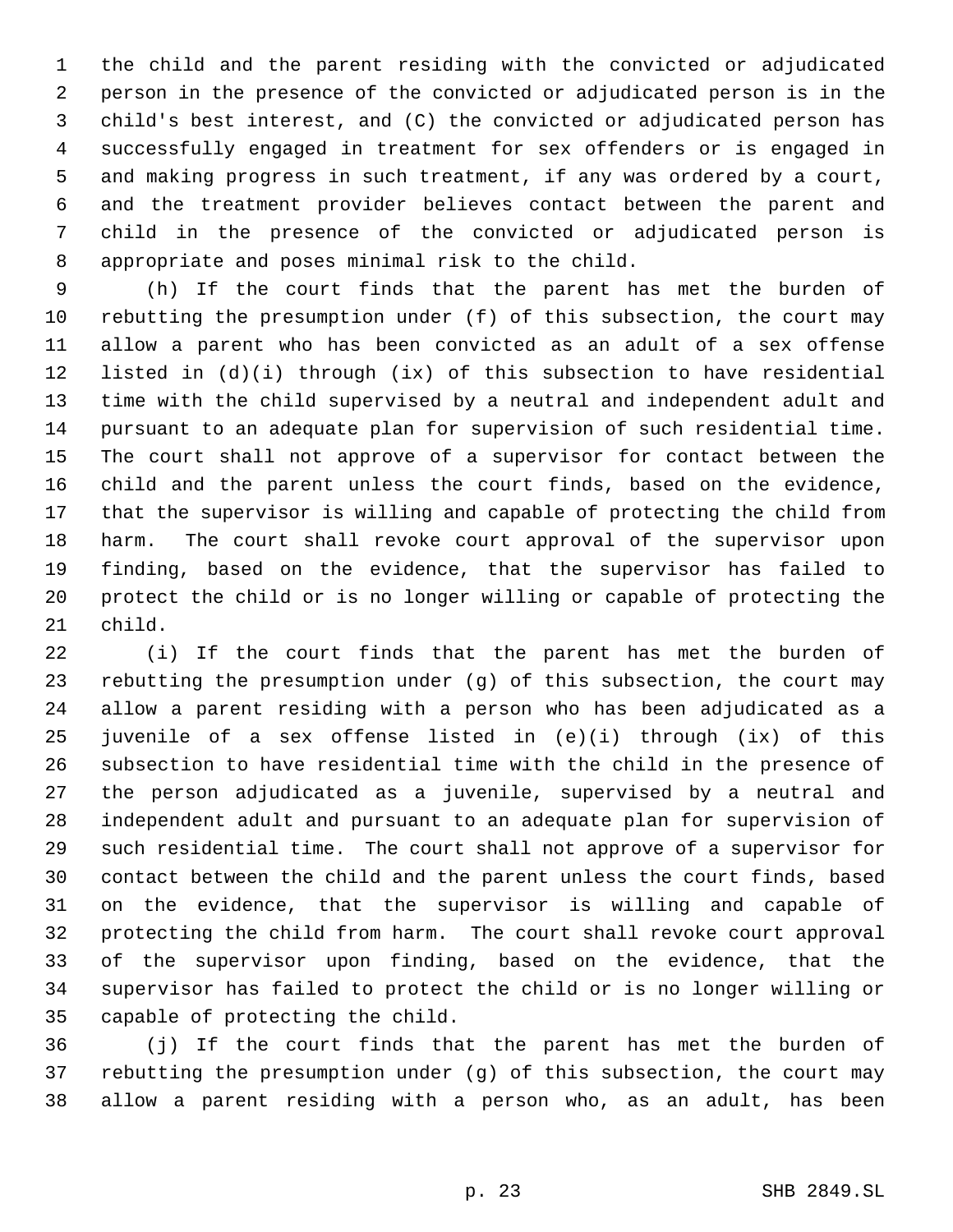convicted of a sex offense listed in (e)(i) through (ix) of this subsection to have residential time with the child in the presence of the convicted person supervised by a neutral and independent adult and pursuant to an adequate plan for supervision of such residential time. The court shall not approve of a supervisor for contact between the child and the parent unless the court finds, based on the evidence, that the supervisor is willing and capable of protecting the child from harm. The court shall revoke court approval of the supervisor upon finding, based on the evidence, that the supervisor has failed to protect the child or is no longer willing or capable of protecting the child.

 (k) A court shall not order unsupervised contact between the offending parent and a child of the offending parent who was sexually abused by that parent. A court may order unsupervised contact between the offending parent and a child who was not sexually abused by the parent after the presumption under (d) of this subsection has been rebutted and supervised residential time has occurred for at least two years with no further arrests or convictions of sex offenses involving children under chapter 9A.44 RCW, RCW 9A.64.020, or chapter 9.68A RCW and (i) the sex offense of the offending parent was not committed against a child of the offending parent, and (ii) the court finds that unsupervised contact between the child and the offending parent is appropriate and poses minimal risk to the child, after consideration of the testimony of a state-certified therapist, mental health counselor, or social worker with expertise in treating child sexual abuse victims who has supervised at least one period of residential time between the parent and the child, and after consideration of evidence of the offending parent's compliance with community supervision requirements, if any. If the offending parent was not ordered by a court to participate in treatment for sex offenders, then the parent shall 31 obtain a psychosexual evaluation conducted by a ((state-certified)) certified sex offender treatment provider or a certified affiliate sex 33 offender treatment provider indicating that the offender has the lowest likelihood of risk to reoffend before the court grants unsupervised contact between the parent and a child.

 (l) A court may order unsupervised contact between the parent and a child which may occur in the presence of a juvenile adjudicated of a sex offense listed in (e)(i) through (ix) of this subsection who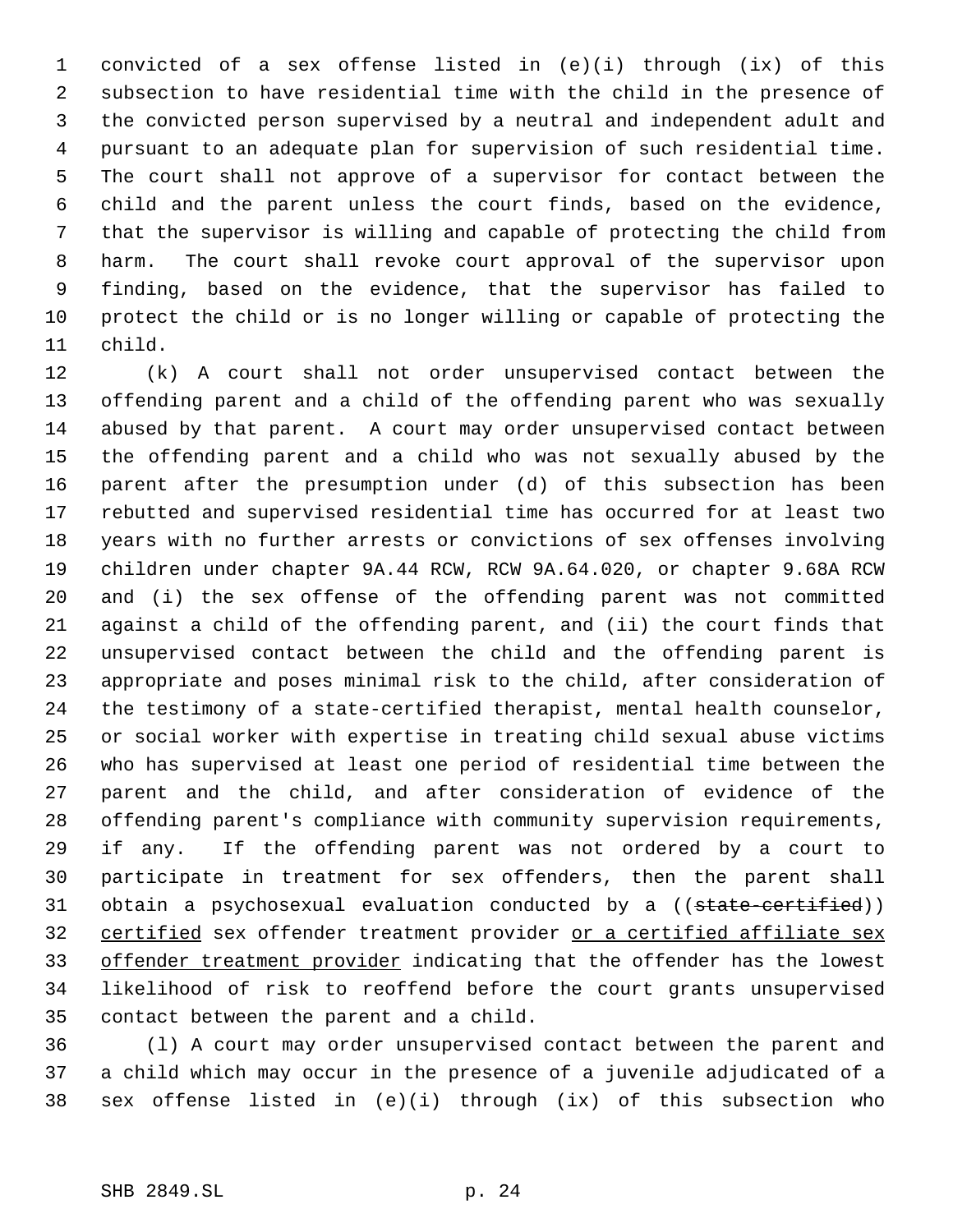resides with the parent after the presumption under (e) of this subsection has been rebutted and supervised residential time has occurred for at least two years during which time the adjudicated juvenile has had no further arrests, adjudications, or convictions of sex offenses involving children under chapter 9A.44 RCW, RCW 9A.64.020, or chapter 9.68A RCW, and (i) the court finds that unsupervised contact between the child and the parent that may occur in the presence of the adjudicated juvenile is appropriate and poses minimal risk to the child, after consideration of the testimony of a state-certified therapist, mental health counselor, or social worker with expertise in treatment of child sexual abuse victims who has supervised at least one period of residential time between the parent and the child in the presence of the adjudicated juvenile, and after consideration of evidence of the adjudicated juvenile's compliance with community supervision or parole requirements, if any. If the adjudicated juvenile was not ordered by a court to participate in treatment for sex offenders, then the adjudicated juvenile shall obtain a psychosexual 18 evaluation conducted by a ((state-certified)) certified sex offender treatment provider or a certified affiliate sex offender treatment 20 provider indicating that the adjudicated juvenile has the lowest likelihood of risk to reoffend before the court grants unsupervised contact between the parent and a child which may occur in the presence of the adjudicated juvenile who is residing with the parent.

 (m)(i) The limitations imposed by the court under (a) or (b) of this subsection shall be reasonably calculated to protect the child from the physical, sexual, or emotional abuse or harm that could result if the child has contact with the parent requesting residential time. If the court expressly finds based on the evidence that limitations on the residential time with the child will not adequately protect the child from the harm or abuse that could result if the child has contact with the parent requesting residential time, the court shall restrain the parent requesting residential time from all contact with the child.

 (ii) The court shall not enter an order under (a) of this subsection allowing a parent to have contact with a child if the parent has been found by clear and convincing evidence in a civil action or by a preponderance of the evidence in a dependency action to have sexually abused the child, except upon recommendation by an evaluator or therapist for the child that the child is ready for contact with the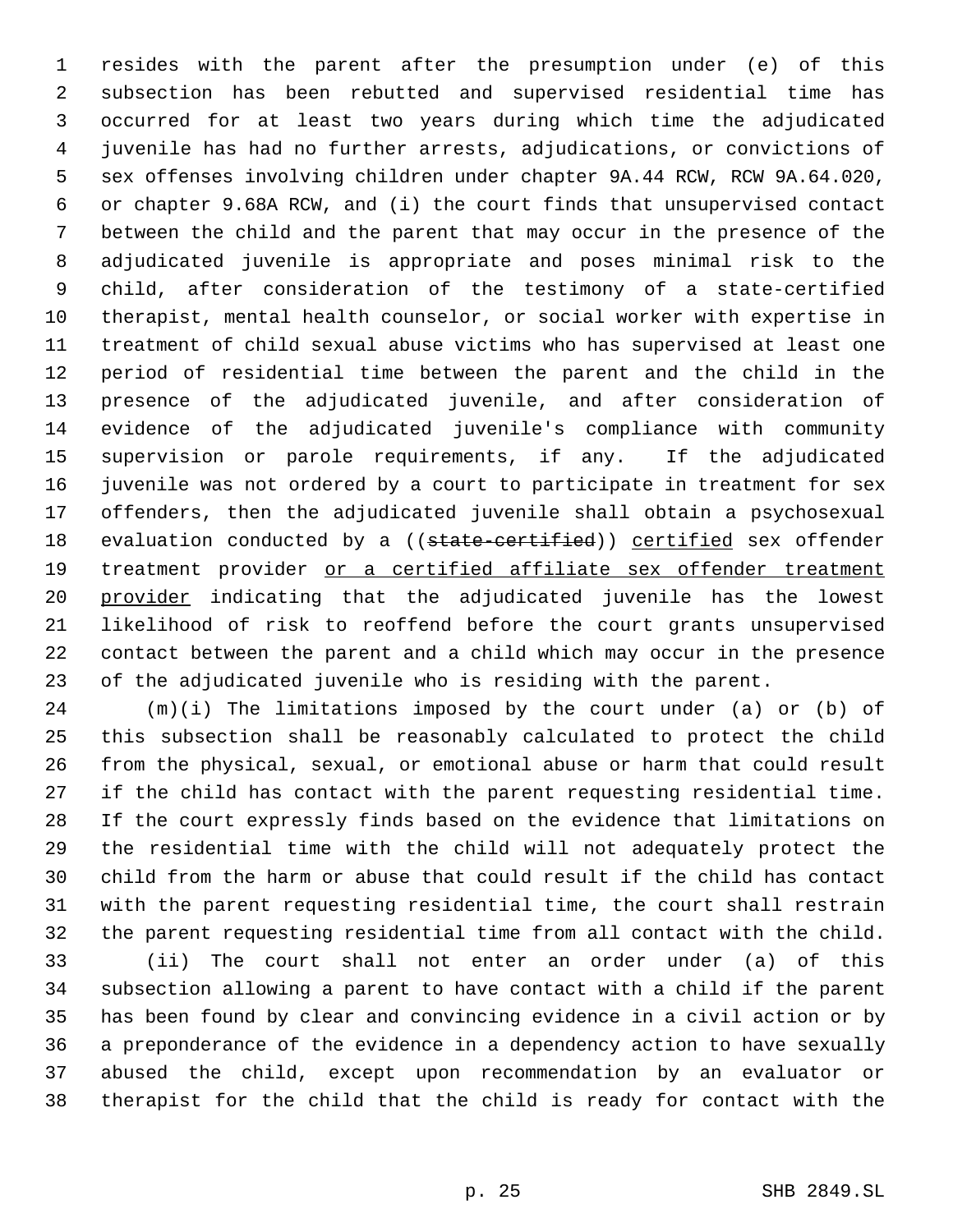parent and will not be harmed by the contact. The court shall not enter an order allowing a parent to have contact with the child in the offender's presence if the parent resides with a person who has been found by clear and convincing evidence in a civil action or by a preponderance of the evidence in a dependency action to have sexually abused a child, unless the court finds that the parent accepts that the person engaged in the harmful conduct and the parent is willing to and capable of protecting the child from harm from the person.

 (iii) If the court limits residential time under (a) or (b) of this subsection to require supervised contact between the child and the parent, the court shall not approve of a supervisor for contact between a child and a parent who has engaged in physical, sexual, or a pattern of emotional abuse of the child unless the court finds based upon the evidence that the supervisor accepts that the harmful conduct occurred and is willing to and capable of protecting the child from harm. The court shall revoke court approval of the supervisor upon finding, based on the evidence, that the supervisor has failed to protect the child or is no longer willing to or capable of protecting the child.

 (n) If the court expressly finds based on the evidence that contact between the parent and the child will not cause physical, sexual, or emotional abuse or harm to the child and that the probability that the parent's or other person's harmful or abusive conduct will recur is so remote that it would not be in the child's best interests to apply the limitations of (a), (b), and (m)(i) and (iii) of this subsection, or if the court expressly finds that the parent's conduct did not have an impact on the child, then the court 27 need not apply the limitations of  $(a)$ ,  $(b)$ , and  $(m)(i)$  and  $(iii)$  of this subsection. The weight given to the existence of a protection order issued under chapter 26.50 RCW as to domestic violence is within the discretion of the court. This subsection shall not apply when (c), (d), (e), (f), (g), (h), (i), (j), (k), (l), and (m)(ii) of this subsection apply.

 (3) A parent's involvement or conduct may have an adverse effect on the child's best interests, and the court may preclude or limit any provisions of the parenting plan, if any of the following factors exist:

 (a) A parent's neglect or substantial nonperformance of parenting functions;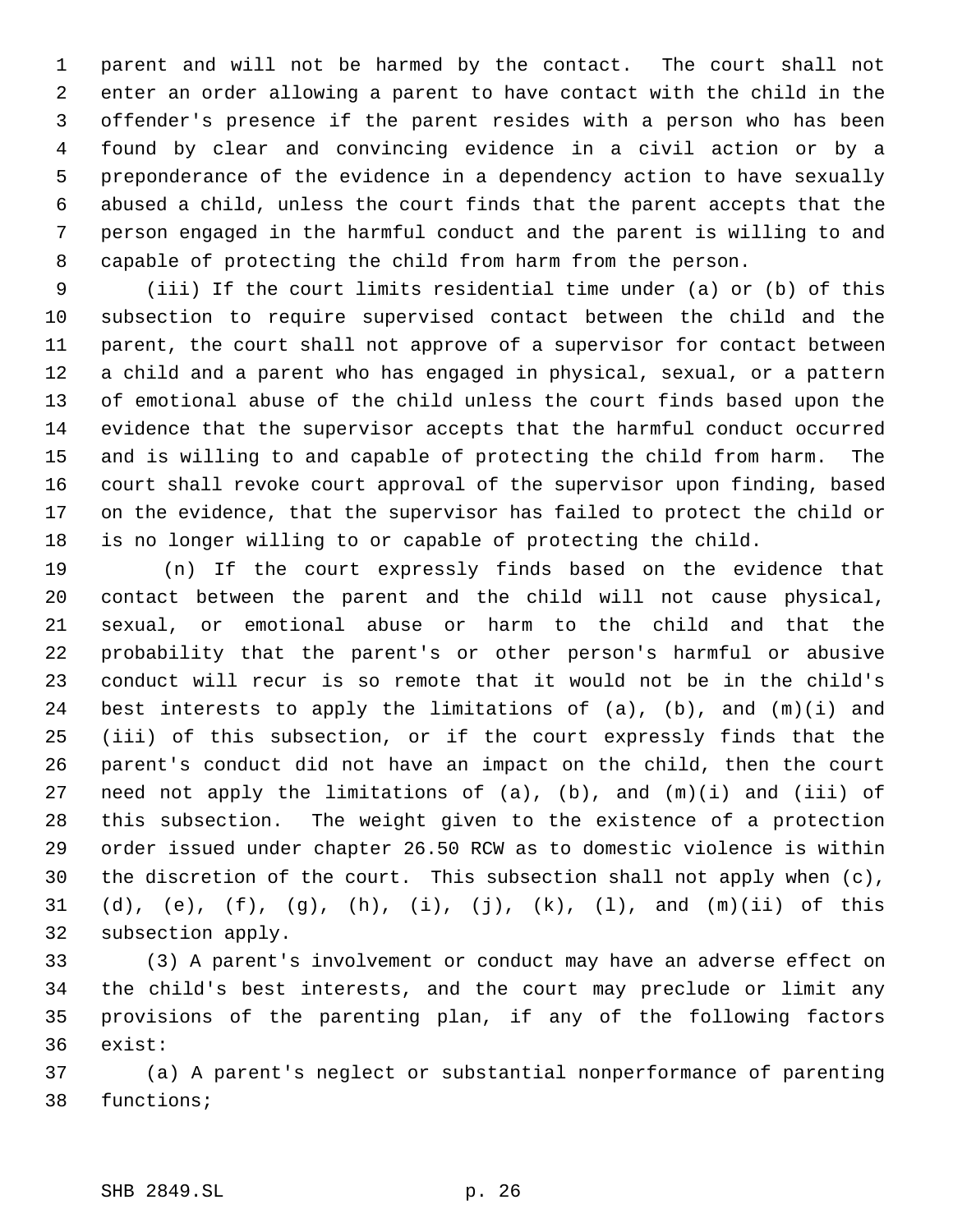(b) A long-term emotional or physical impairment which interferes with the parent's performance of parenting functions as defined in RCW 26.09.004;

 (c) A long-term impairment resulting from drug, alcohol, or other substance abuse that interferes with the performance of parenting functions;

 (d) The absence or substantial impairment of emotional ties between 8 the parent and the child;

 (e) The abusive use of conflict by the parent which creates the danger of serious damage to the child's psychological development;

 (f) A parent has withheld from the other parent access to the child for a protracted period without good cause; or

 (g) Such other factors or conduct as the court expressly finds adverse to the best interests of the child.

 (4) In entering a permanent parenting plan, the court shall not draw any presumptions from the provisions of the temporary parenting plan.

 (5) In determining whether any of the conduct described in this section has occurred, the court shall apply the civil rules of evidence, proof, and procedure.

 (6) For the purposes of this section, a parent's child means that parent's natural child, adopted child, or stepchild.

 **Sec. 13.** RCW 26.10.160 and 1996 c 303 s 2 are each amended to read as follows:

 (1) A parent not granted custody of the child is entitled to reasonable visitation rights except as provided in subsection (2) of this section.

 (2)(a) Visitation with the child shall be limited if it is found that the parent seeking visitation has engaged in any of the following conduct: (i) Willful abandonment that continues for an extended period of time or substantial refusal to perform parenting functions; (ii) physical, sexual, or a pattern of emotional abuse of a child; (iii) a history of acts of domestic violence as defined in RCW 26.50.010(1) or an assault or sexual assault which causes grievous bodily harm or the fear of such harm; or (iv) the parent has been convicted as an adult of a sex offense under: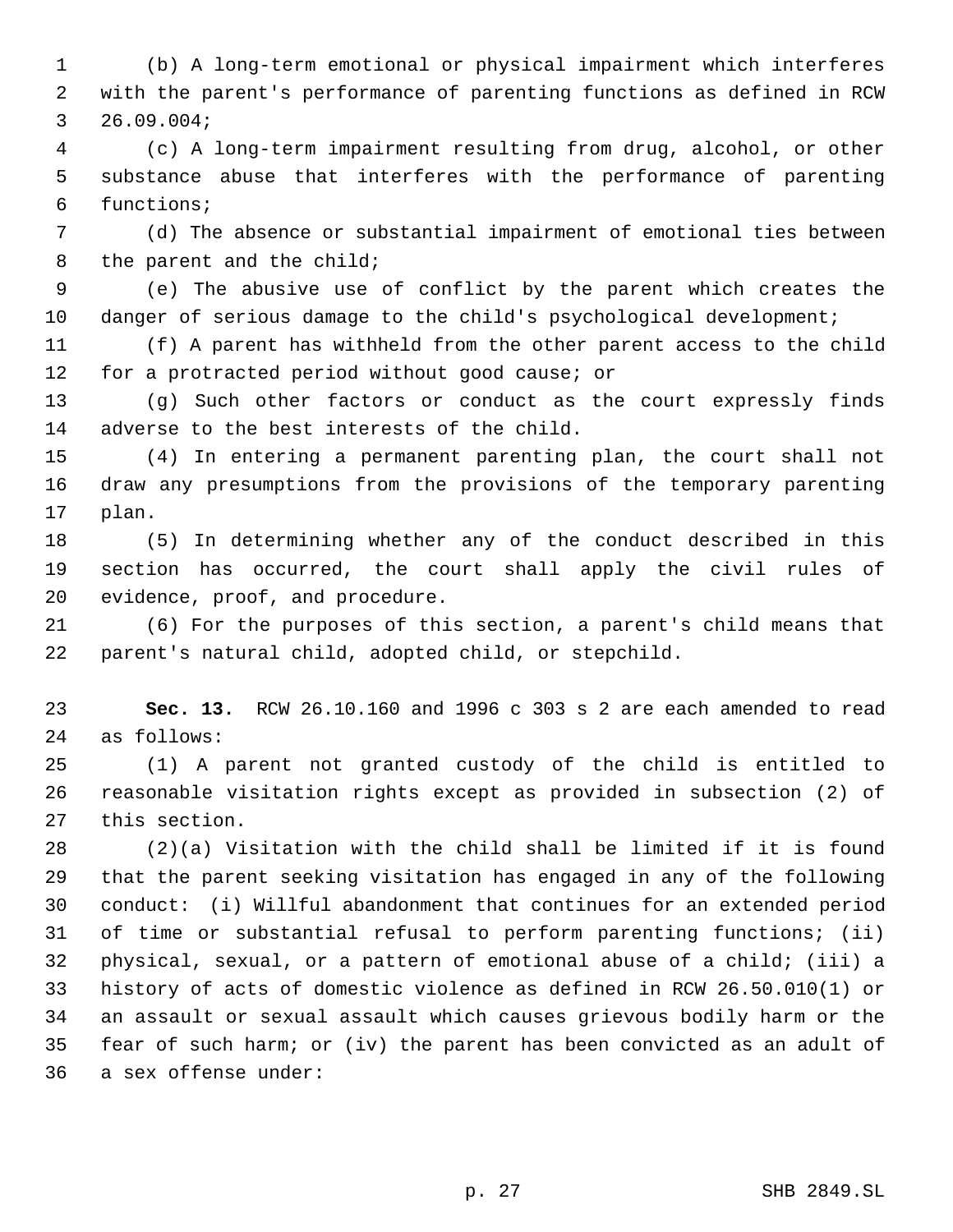(A) RCW 9A.44.076 if, because of the difference in age between the offender and the victim, no rebuttable presumption exists under (d) of this subsection;

 (B) RCW 9A.44.079 if, because of the difference in age between the offender and the victim, no rebuttable presumption exists under (d) of this subsection;

 (C) RCW 9A.44.086 if, because of the difference in age between the offender and the victim, no rebuttable presumption exists under (d) of this subsection;

(D) RCW 9A.44.089;

(E) RCW 9A.44.093;

(F) RCW 9A.44.096;

 (G) RCW 9A.64.020 (1) or (2) if, because of the difference in age between the offender and the victim, no rebuttable presumption exists under (d) of this subsection;

(H) Chapter 9.68A RCW;

 (I) Any predecessor or antecedent statute for the offenses listed in (a)(iv)(A) through (H) of this subsection;

 (J) Any statute from any other jurisdiction that describes an 20 offense analogous to the offenses listed in  $(a)(iv)(A)$  through  $(H)$  of this subsection.

 This subsection (2)(a) shall not apply when (c) or (d) of this subsection applies.

 (b) The parent's visitation with the child shall be limited if it is found that the parent resides with a person who has engaged in any of the following conduct: (i) Physical, sexual, or a pattern of emotional abuse of a child; (ii) a history of acts of domestic violence as defined in RCW 26.50.010(1) or an assault or sexual assault that causes grievous bodily harm or the fear of such harm; or (iii) the person has been convicted as an adult or as a juvenile has been adjudicated of a sex offense under:

 (A) RCW 9A.44.076 if, because of the difference in age between the offender and the victim, no rebuttable presumption exists under (e) of this subsection;

 (B) RCW 9A.44.079 if, because of the difference in age between the offender and the victim, no rebuttable presumption exists under (e) of this subsection;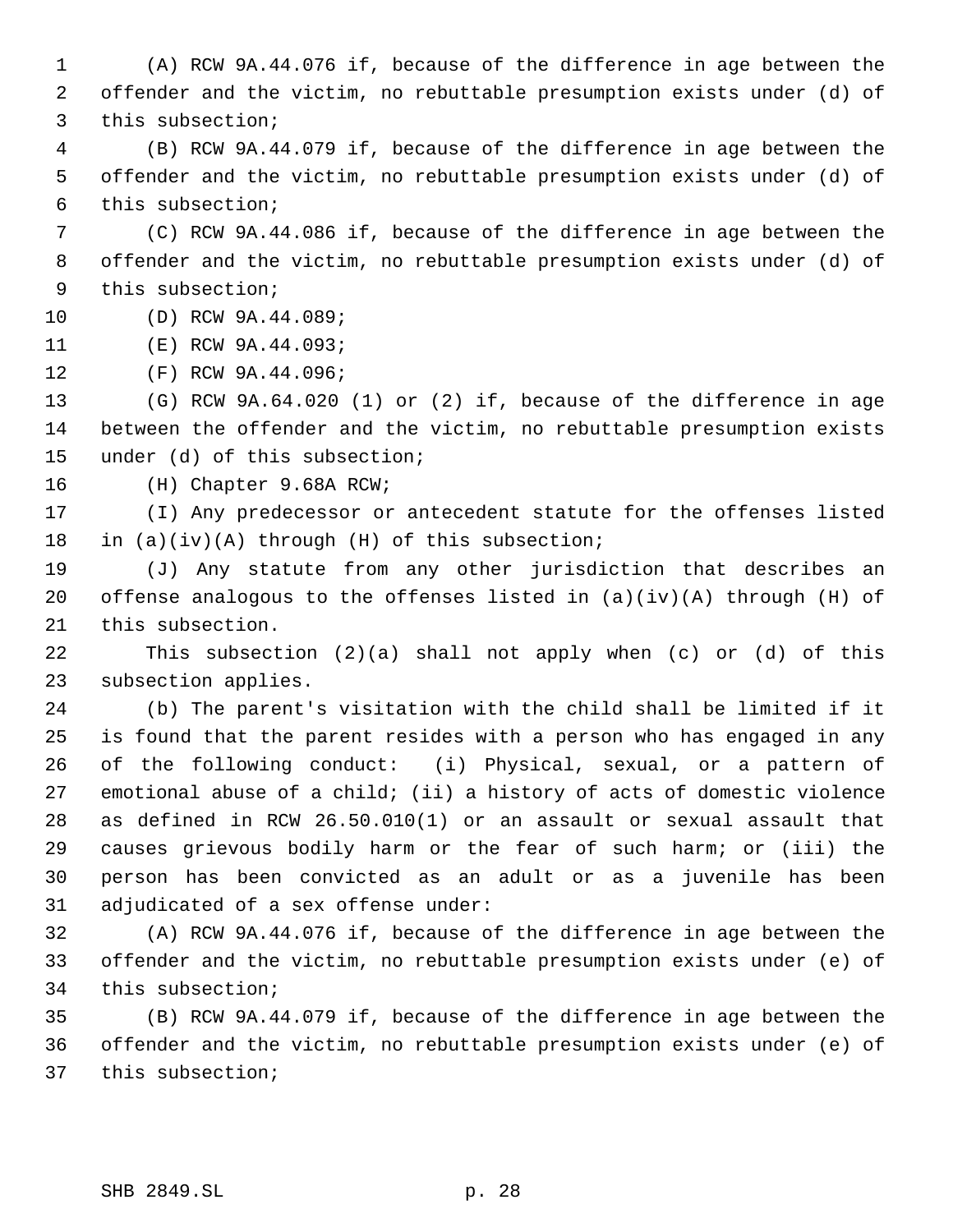(C) RCW 9A.44.086 if, because of the difference in age between the offender and the victim, no rebuttable presumption exists under (e) of this subsection;

(D) RCW 9A.44.089;

(E) RCW 9A.44.093;

(F) RCW 9A.44.096;

 (G) RCW 9A.64.020 (1) or (2) if, because of the difference in age between the offender and the victim, no rebuttable presumption exists under (e) of this subsection;

(H) Chapter 9.68A RCW;

 (I) Any predecessor or antecedent statute for the offenses listed in (b)(iii)(A) through (H) of this subsection;

 (J) Any statute from any other jurisdiction that describes an offense analogous to the offenses listed in (b)(iii)(A) through (H) of this subsection.

 This subsection (2)(b) shall not apply when (c) or (e) of this subsection applies.

 (c) If a parent has been found to be a sexual predator under chapter 71.09 RCW or under an analogous statute of any other jurisdiction, the court shall restrain the parent from contact with a child that would otherwise be allowed under this chapter. If a parent resides with an adult or a juvenile who has been found to be a sexual predator under chapter 71.09 RCW or under an analogous statute of any other jurisdiction, the court shall restrain the parent from contact with the parent's child except contact that occurs outside that person's presence.

 (d) There is a rebuttable presumption that a parent who has been convicted as an adult of a sex offense listed in (d)(i) through (ix) of this subsection poses a present danger to a child. Unless the parent rebuts this presumption, the court shall restrain the parent from contact with a child that would otherwise be allowed under this chapter:

 (i) RCW 9A.64.020 (1) or (2), provided that the person convicted was at least five years older than the other person;

(ii) RCW 9A.44.073;

 (iii) RCW 9A.44.076, provided that the person convicted was at least eight years older than the victim;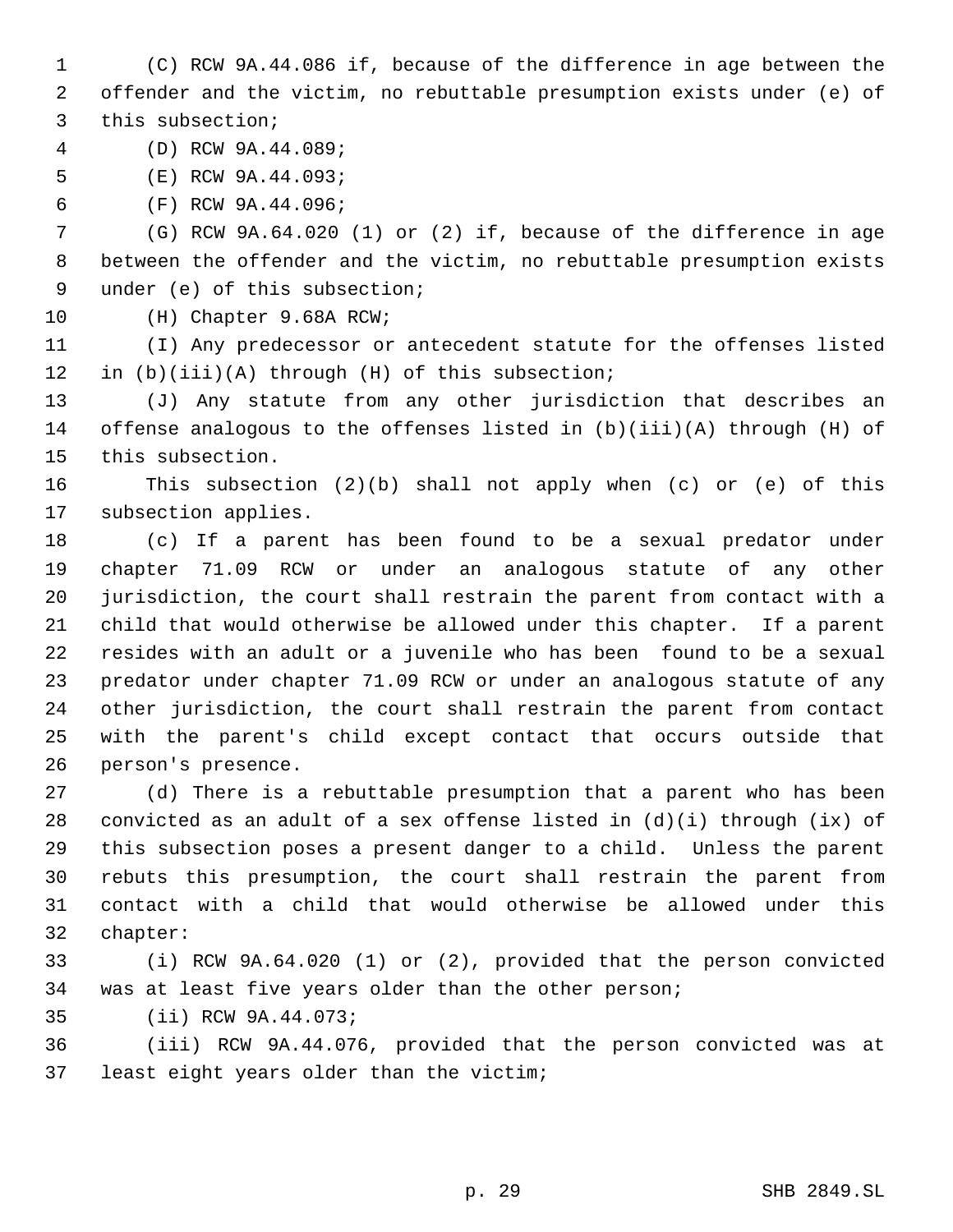(iv) RCW 9A.44.079, provided that the person convicted was at least eight years older than the victim;

(v) RCW 9A.44.083;

 (vi) RCW 9A.44.086, provided that the person convicted was at least eight years older than the victim;

(vii) RCW 9A.44.100;

 (viii) Any predecessor or antecedent statute for the offenses listed in (d)(i) through (vii) of this subsection;

 (ix) Any statute from any other jurisdiction that describes an offense analogous to the offenses listed in (d)(i) through (vii) of this subsection.

 (e) There is a rebuttable presumption that a parent who resides with a person who, as an adult, has been convicted, or as a juvenile 14 has been adjudicated, of the sex offenses listed in  $(e)(i)$  through  $(ix)$  of this subsection places a child at risk of abuse or harm when that parent exercises visitation in the presence of the convicted or adjudicated person. Unless the parent rebuts the presumption, the court shall restrain the parent from contact with the parent's child except for contact that occurs outside of the convicted or adjudicated person's presence:

 (i) RCW 9A.64.020 (1) or (2), provided that the person convicted was at least five years older than the other person;

(ii) RCW 9A.44.073;

 (iii) RCW 9A.44.076, provided that the person convicted was at least eight years older than the victim;

 (iv) RCW 9A.44.079, provided that the person convicted was at least eight years older than the victim;

(v) RCW 9A.44.083;

 (vi) RCW 9A.44.086, provided that the person convicted was at least eight years older than the victim;

(vii) RCW 9A.44.100;

 (viii) Any predecessor or antecedent statute for the offenses listed in (e)(i) through (vii) of this subsection;

 (ix) Any statute from any other jurisdiction that describes an offense analogous to the offenses listed in (e)(i) through (vii) of this subsection.

 (f) The presumption established in (d) of this subsection may be rebutted only after a written finding that: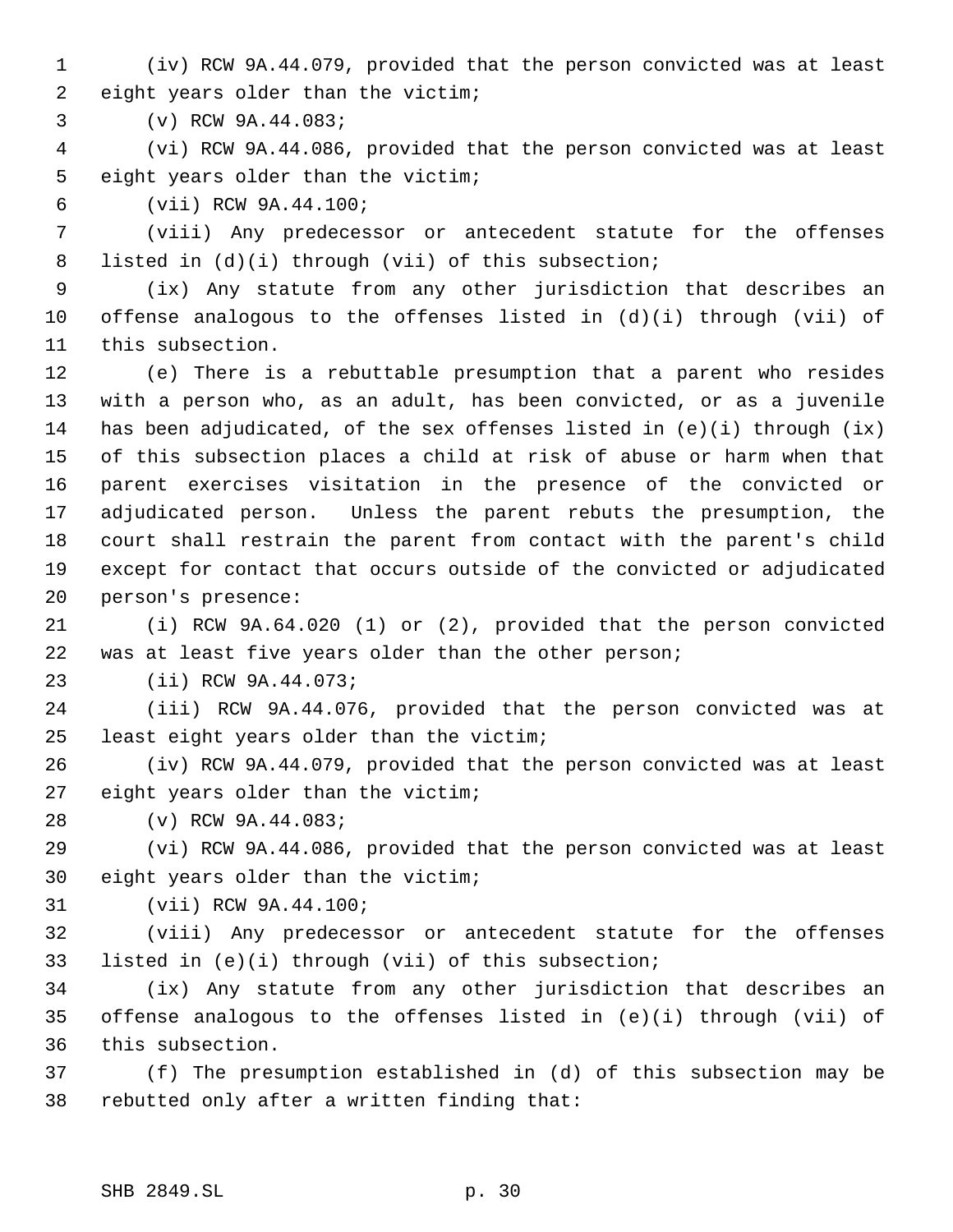(i) If the child was not the victim of the sex offense committed by the parent requesting visitation, (A) contact between the child and the offending parent is appropriate and poses minimal risk to the child, and (B) the offending parent has successfully engaged in treatment for sex offenders or is engaged in and making progress in such treatment, if any was ordered by a court, and the treatment provider believes such contact is appropriate and poses minimal risk to the child; or

 (ii) If the child was the victim of the sex offense committed by the parent requesting visitation, (A) contact between the child and the offending parent is appropriate and poses minimal risk to the child, (B) if the child is in or has been in therapy for victims of sexual abuse, the child's counselor believes such contact between the child and the offending parent is in the child's best interest, and (C) the offending parent has successfully engaged in treatment for sex offenders or is engaged in and making progress in such treatment, if any was ordered by a court, and the treatment provider believes such contact is appropriate and poses minimal risk to the child.

 (g) The presumption established in (e) of this subsection may be rebutted only after a written finding that:

 (i) If the child was not the victim of the sex offense committed by the person who is residing with the parent requesting visitation, (A) contact between the child and the parent residing with the convicted or adjudicated person is appropriate and that parent is able to protect the child in the presence of the convicted or adjudicated person, and (B) the convicted or adjudicated person has successfully engaged in treatment for sex offenders or is engaged in and making progress in such treatment, if any was ordered by a court, and the treatment provider believes such contact is appropriate and poses minimal risk to the child; or

 (ii) If the child was the victim of the sex offense committed by the person who is residing with the parent requesting visitation, (A) contact between the child and the parent in the presence of the convicted or adjudicated person is appropriate and poses minimal risk to the child, (B) if the child is in or has been in therapy for victims of sexual abuse, the child's counselor believes such contact between the child and the parent residing with the convicted or adjudicated person in the presence of the convicted or adjudicated person is in the child's best interest, and (C) the convicted or adjudicated person has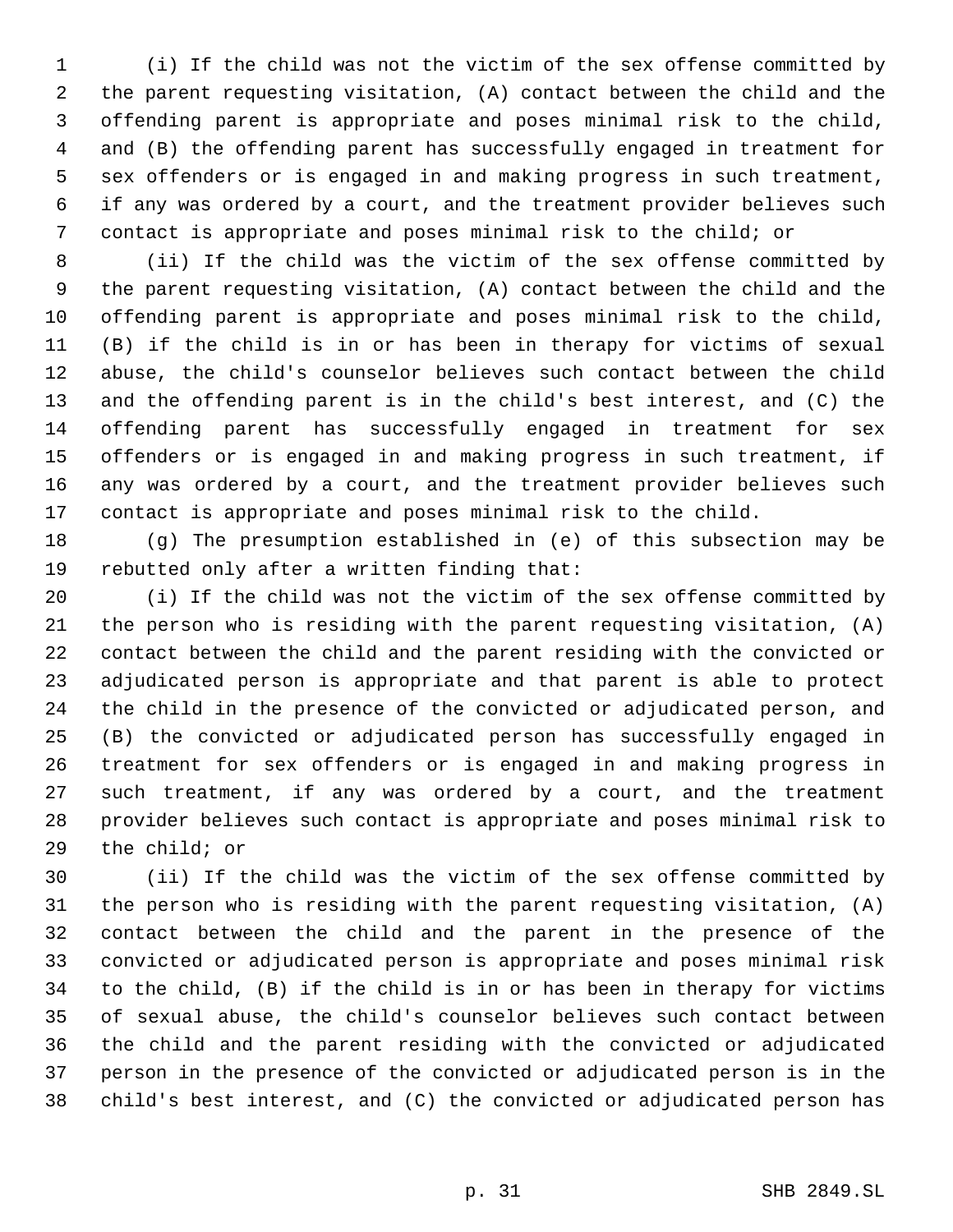successfully engaged in treatment for sex offenders or is engaged in and making progress in such treatment, if any was ordered by a court, and the treatment provider believes contact between the parent and child in the presence of the convicted or adjudicated person is appropriate and poses minimal risk to the child.

 (h) If the court finds that the parent has met the burden of rebutting the presumption under (f) of this subsection, the court may allow a parent who has been convicted as an adult of a sex offense listed in (d)(i) through (ix) of this subsection to have visitation with the child supervised by a neutral and independent adult and pursuant to an adequate plan for supervision of such visitation. The court shall not approve of a supervisor for contact between the child and the parent unless the court finds, based on the evidence, that the supervisor is willing and capable of protecting the child from harm. The court shall revoke court approval of the supervisor upon finding, based on the evidence, that the supervisor has failed to protect the child or is no longer willing or capable of protecting the child.

 (i) If the court finds that the parent has met the burden of rebutting the presumption under (g) of this subsection, the court may allow a parent residing with a person who has been adjudicated as a juvenile of a sex offense listed in (e)(i) through (ix) of this subsection to have visitation with the child in the presence of the person adjudicated as a juvenile, supervised by a neutral and independent adult and pursuant to an adequate plan for supervision of such visitation. The court shall not approve of a supervisor for contact between the child and the parent unless the court finds, based on the evidence, that the supervisor is willing and capable of protecting the child from harm. The court shall revoke court approval of the supervisor upon finding, based on the evidence, that the supervisor has failed to protect the child or is no longer willing or capable of protecting the child.

 (j) If the court finds that the parent has met the burden of rebutting the presumption under (g) of this subsection, the court may allow a parent residing with a person who, as an adult, has been convicted of a sex offense listed in (e)(i) through (ix) of this subsection to have visitation with the child in the presence of the convicted person supervised by a neutral and independent adult and pursuant to an adequate plan for supervision of such visitation. The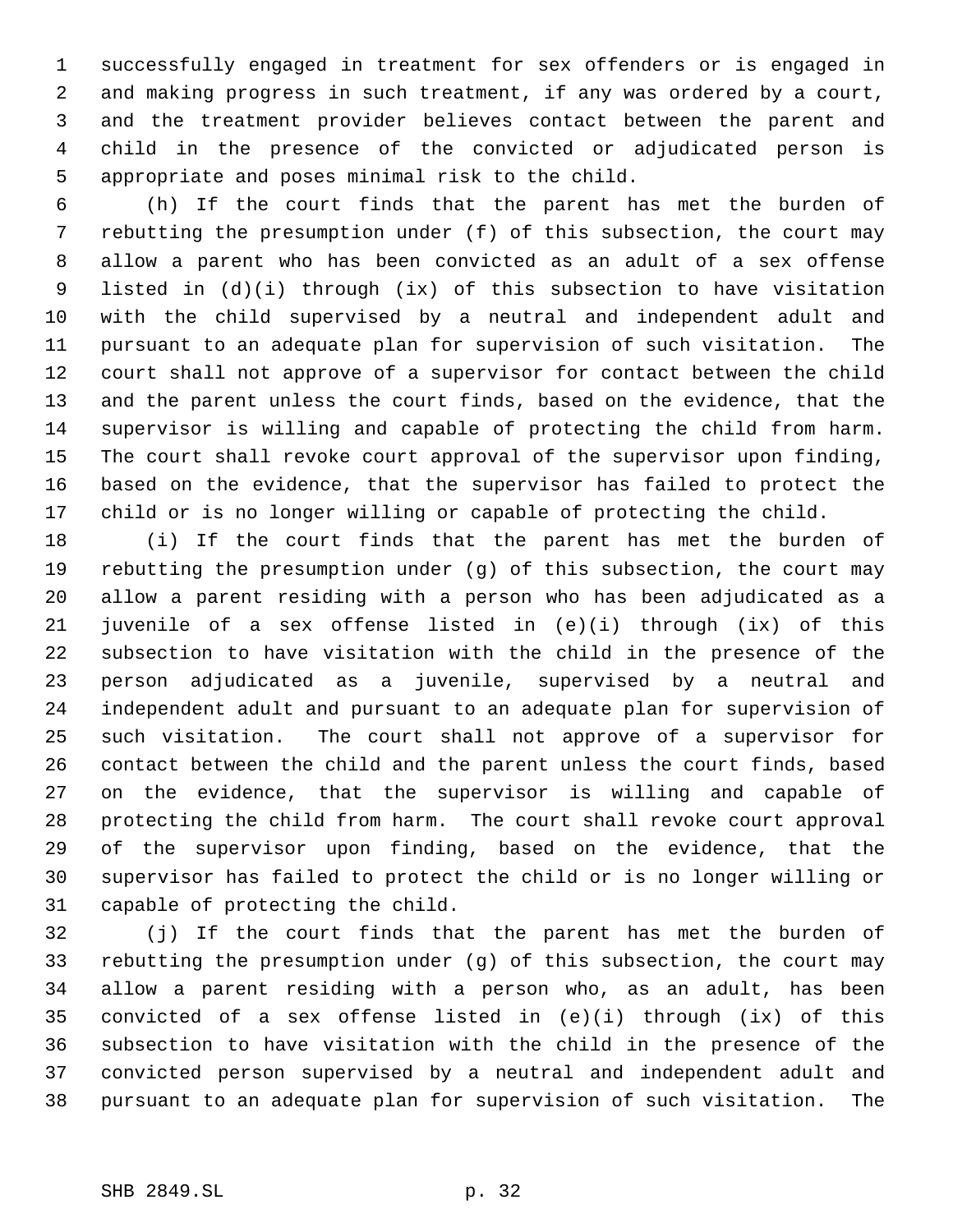court shall not approve of a supervisor for contact between the child and the parent unless the court finds, based on the evidence, that the supervisor is willing and capable of protecting the child from harm. The court shall revoke court approval of the supervisor upon finding, based on the evidence, that the supervisor has failed to protect the child or is no longer willing or capable of protecting the child.

 (k) A court shall not order unsupervised contact between the offending parent and a child of the offending parent who was sexually abused by that parent. A court may order unsupervised contact between the offending parent and a child who was not sexually abused by the parent after the presumption under (d) of this subsection has been rebutted and supervised visitation has occurred for at least two years with no further arrests or convictions of sex offenses involving children under chapter 9A.44 RCW, RCW 9A.64.020, or chapter 9.68A RCW and (i) the sex offense of the offending parent was not committed against a child of the offending parent, and (ii) the court finds that unsupervised contact between the child and the offending parent is appropriate and poses minimal risk to the child, after consideration of the testimony of a state-certified therapist, mental health counselor, or social worker with expertise in treating child sexual abuse victims who has supervised at least one period of visitation between the parent and the child, and after consideration of evidence of the offending parent's compliance with community supervision requirements, if any. If the offending parent was not ordered by a court to participate in treatment for sex offenders, then the parent shall obtain a 26 psychosexual evaluation conducted by a ((state-certified)) certified 27 sex offender treatment provider or a certified affiliate sex offender 28 treatment provider indicating that the offender has the lowest likelihood of risk to reoffend before the court grants unsupervised contact between the parent and a child.

 (l) A court may order unsupervised contact between the parent and a child which may occur in the presence of a juvenile adjudicated of a sex offense listed in (e)(i) through (ix) of this subsection who resides with the parent after the presumption under (e) of this subsection has been rebutted and supervised visitation has occurred for at least two years during which time the adjudicated juvenile has had no further arrests, adjudications, or convictions of sex offenses involving children under chapter 9A.44 RCW, RCW 9A.64.020, or chapter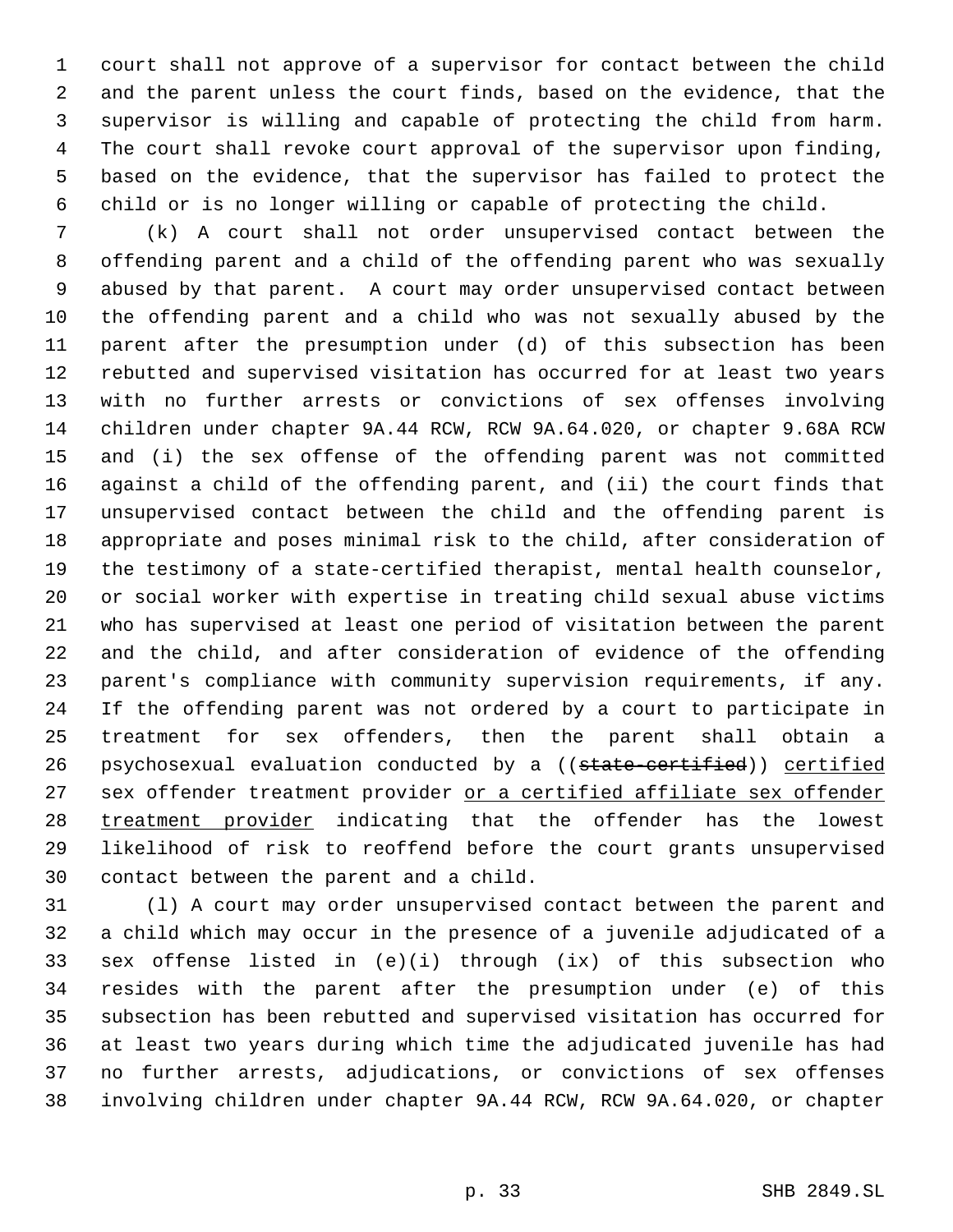9.68A RCW, and (i) the court finds that unsupervised contact between the child and the parent that may occur in the presence of the adjudicated juvenile is appropriate and poses minimal risk to the child, after consideration of the testimony of a state-certified therapist, mental health counselor, or social worker with expertise in treatment of child sexual abuse victims who has supervised at least one period of visitation between the parent and the child in the presence of the adjudicated juvenile, and after consideration of evidence of the adjudicated juvenile's compliance with community supervision or parole requirements, if any. If the adjudicated juvenile was not ordered by a court to participate in treatment for sex offenders, then the adjudicated juvenile shall obtain a psychosexual evaluation conducted 13 by a ((state-certified)) certified sex offender treatment provider or a certified affiliate sex offender treatment provider indicating that the adjudicated juvenile has the lowest likelihood of risk to reoffend before the court grants unsupervised contact between the parent and a child which may occur in the presence of the adjudicated juvenile who is residing with the parent.

 (m)(i) The limitations imposed by the court under (a) or (b) of this subsection shall be reasonably calculated to protect the child from the physical, sexual, or emotional abuse or harm that could result if the child has contact with the parent requesting visitation. If the court expressly finds based on the evidence that limitations on visitation with the child will not adequately protect the child from the harm or abuse that could result if the child has contact with the parent requesting visitation, the court shall restrain the person seeking visitation from all contact with the child.

 (ii) The court shall not enter an order under (a) of this subsection allowing a parent to have contact with a child if the parent has been found by clear and convincing evidence in a civil action or by a preponderance of the evidence in a dependency action to have sexually abused the child, except upon recommendation by an evaluator or therapist for the child that the child is ready for contact with the parent and will not be harmed by the contact. The court shall not enter an order allowing a parent to have contact with the child in the offender's presence if the parent resides with a person who has been found by clear and convincing evidence in a civil action or by a preponderance of the evidence in a dependency action to have sexually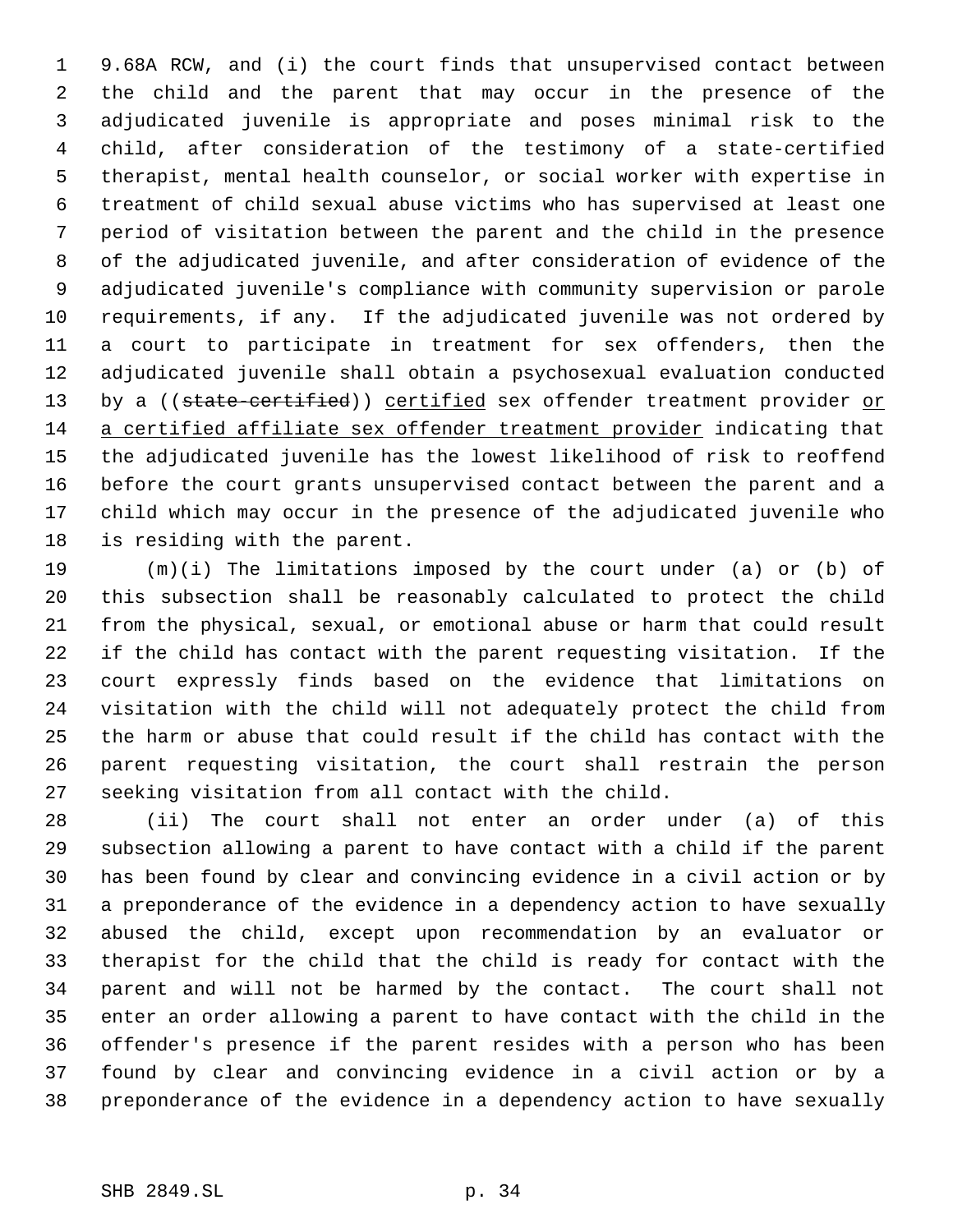abused a child, unless the court finds that the parent accepts that the person engaged in the harmful conduct and the parent is willing to and capable of protecting the child from harm from the person.

 (iii) If the court limits visitation under (a) or (b) of this subsection to require supervised contact between the child and the parent, the court shall not approve of a supervisor for contact between a child and a parent who has engaged in physical, sexual, or a pattern of emotional abuse of the child unless the court finds based upon the evidence that the supervisor accepts that the harmful conduct occurred and is willing to and capable of protecting the child from harm. The court shall revoke court approval of the supervisor upon finding, based on the evidence, that the supervisor has failed to protect the child or is no longer willing to or capable of protecting the child.

 (n) If the court expressly finds based on the evidence that contact between the parent and the child will not cause physical, sexual, or emotional abuse or harm to the child and that the probability that the parent's or other person's harmful or abusive conduct will recur is so remote that it would not be in the child's best interests to apply the limitations of (a), (b), and (m)(i) and (iii) of this subsection, or if the court expressly finds that the parent's conduct did not have an impact on the child, then the court need not apply the limitations of (a), (b), and (m)(i) and (iii) of this subsection. The weight given to the existence of a protection order issued under chapter 26.50 RCW as to domestic violence is within the discretion of the court. This subsection shall not apply when (c), (d), (e), (f), (g), (h), (i), (j), (k), (l), and (m)(ii) of this subsection apply.

 (3) Any person may petition the court for visitation rights at any time including, but not limited to, custody proceedings. The court may order visitation rights for any person when visitation may serve the best interest of the child whether or not there has been any change of circumstances.

 (4) The court may modify an order granting or denying visitation rights whenever modification would serve the best interests of the child. Modification of a parent's visitation rights shall be subject to the requirements of subsection (2) of this section.

 (5) For the purposes of this section, a parent's child means that parent's natural child, adopted child, or stepchild.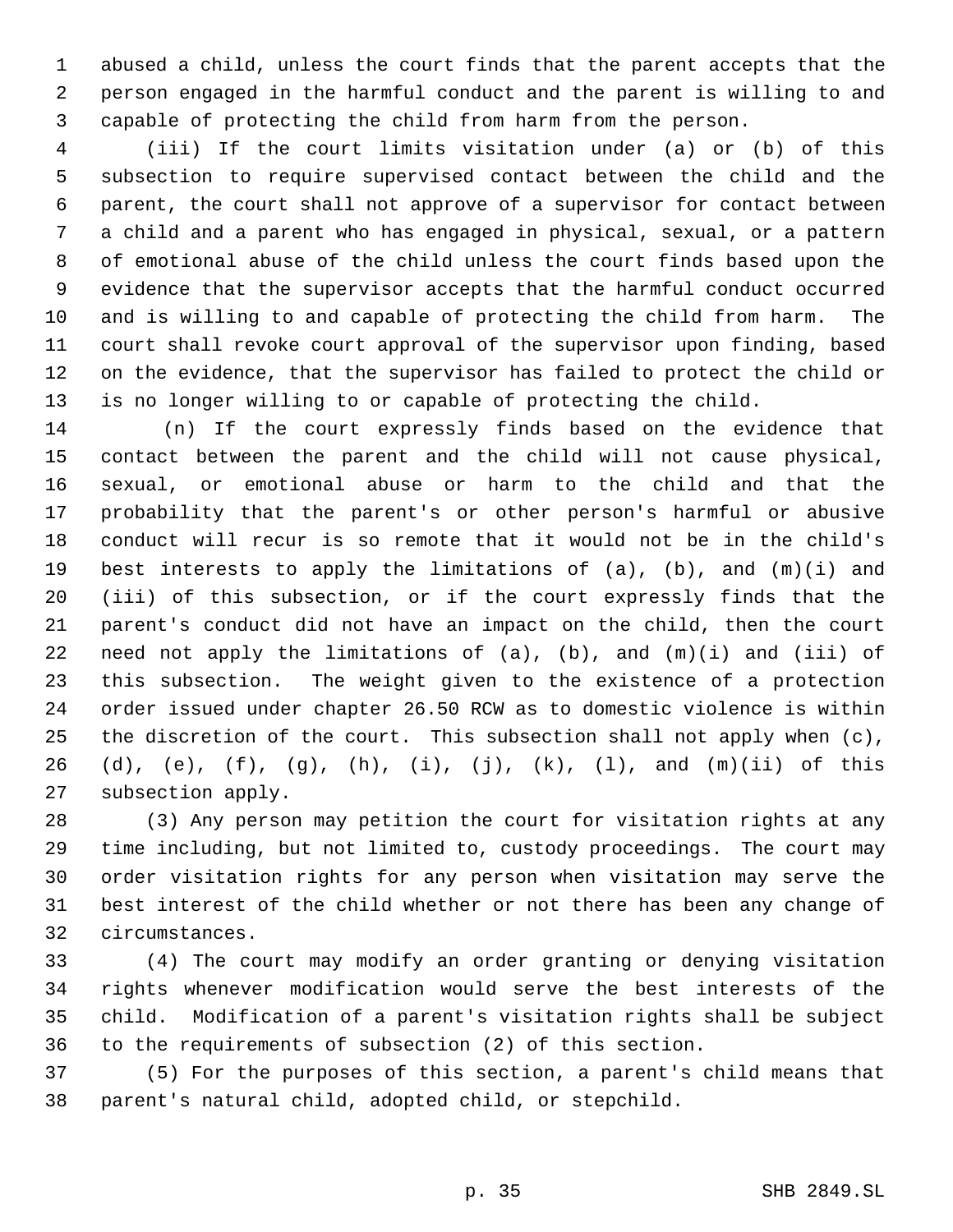**Sec. 14.** RCW 71.09.350 and 2001 2nd sp.s. c 12 s 404 are each amended to read as follows:

 (1) Examinations and treatment of sexually violent predators who are conditionally released to a less restrictive alternative under this 5 chapter shall be conducted only by certified sex offender treatment 6 providers or certified ((by the department of health)) affiliate sex offender treatment providers under chapter 18.155 RCW unless the court or the department of social and health services finds that: (a) The court-ordered less restrictive alternative placement is located in another state; (b) the treatment provider is employed by the 11 department; or (c)(i) all certified sex offender treatment providers or 12 certified affiliate sex offender treatment providers become unavailable to provide treatment within a reasonable geographic distance of the person's home, as determined in rules adopted by the department of social and health services; and (ii) the evaluation and treatment plan comply with the rules adopted by the department of social and health services.

 A treatment provider approved by the department of social and health services under (c) of this subsection, who is not certified by 20 the department of health, shall consult with a certified sex offender treatment provider during the person's period of treatment to ensure compliance with the rules adopted by the department of health. The frequency and content of the consultation shall be based on the 24 recommendation of the certified sex offender treatment provider.

 (2) A treatment provider, whether or not he or she is employed or approved by the department of social and health services under subsection (1) of this section or otherwise certified, may not perform or provide treatment of sexually violent predators under this section if the treatment provider has been:

(a) Convicted of a sex offense, as defined in RCW 9.94A.030;

 (b) Convicted in any other jurisdiction of an offense that under the laws of this state would be classified as a sex offense as defined in RCW 9.94A.030; or

 (c) Suspended or otherwise restricted from practicing any health care profession by competent authority in any state, federal, or foreign jurisdiction.

(3) Nothing in this section prohibits a qualified expert from

SHB 2849.SL p. 36